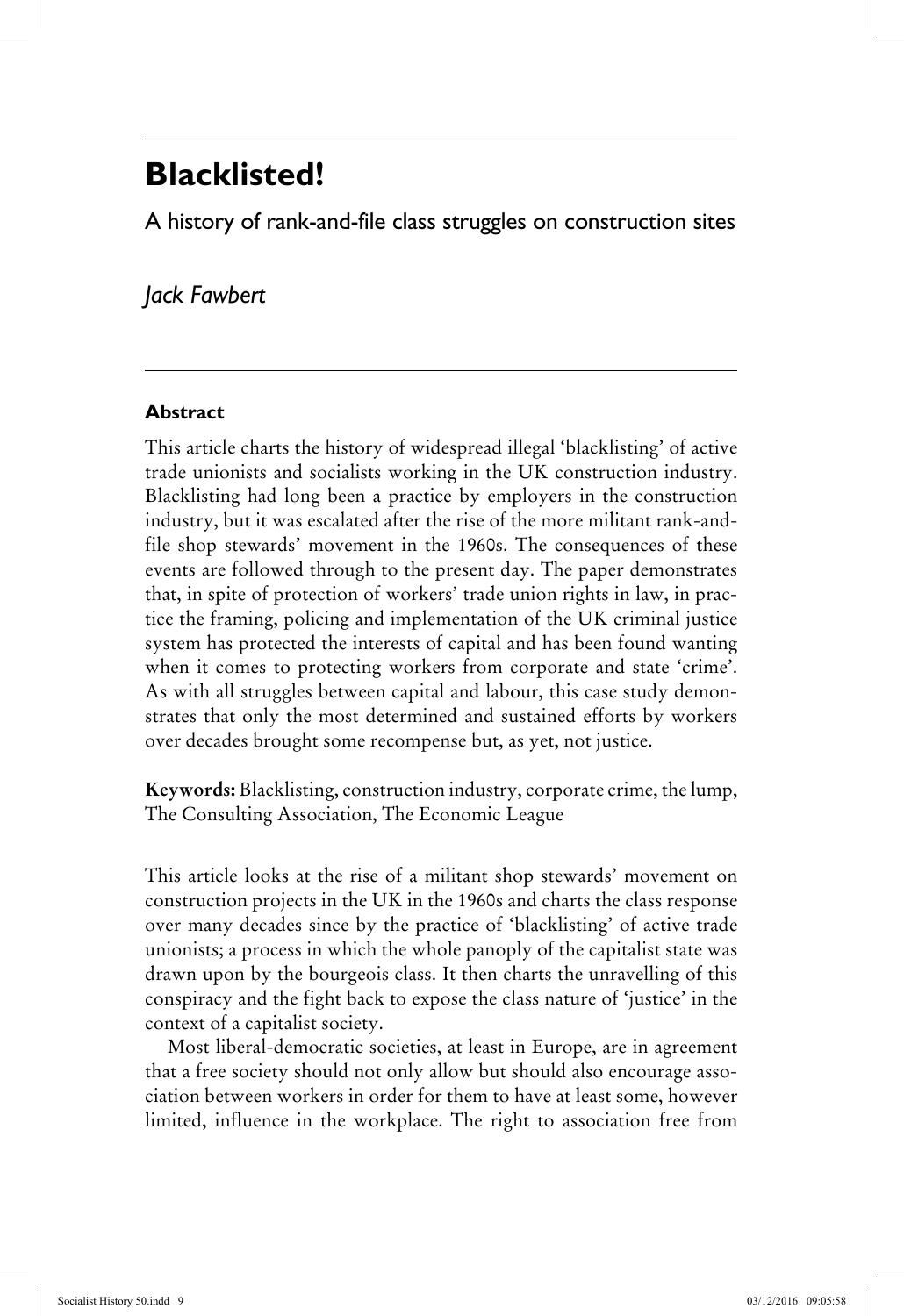discrimination and persecution to further collective ends by collective bargaining is internationally regarded as a basic human right. Indeed, certainly since the end of the Second World War, there has been an obligation under international law and through international treaties for governments in Britain, not only to tolerate but also to promote trade union membership, to promote the right to engage in trade union activity, to promote the right to engage in collective bargaining and to promote the right to freedom from persecution for such actions.<sup>1</sup> However, as this article will demonstrate with regard to the UK construction industry, the criminal justice system in its framing, policing and implementation has always reflected the fact that we live in capitalist societies where bourgeois assumptions about 'human rights' and the interests of the ruling class and not the protection of the organised working class, prevail.

At most places of work where workers have organised themselves into trade unions they have built up better wages and conditions of employment over decades than exist in non-unionised workplaces; although, of course, in the long run all workers benefit from the trade union 'trailblazers'.2 These gains by unionised workers have historically been a consequence of fairly stable workplaces and workforces. In these industries workers have built on what had been achieved previously or, in the current 'neo-liberal' climate of austerity, have at least defended, to some extent, what had been gained.

The UK construction industry, particularly for workers involved in contracting, has always been very different. Building sites are, by their very nature, transitory places of work. Throughout the twentieth century most construction work was undertaken on the basis of fairly short-term contracts. It is true that construction employers always directly employed a small band of so-called 'key workers' who were moved from site to site across the country as and when contracts were completed and new ones were started. This minority tended to be 'loyal company men', though not always.

However, since the start of the industrial revolution the leading trades in the building industry had developed a system of 'tramping' across Britain, staying in cheap temporary lodgings in major towns and working for different employers as and when they could get work. Certainly, since the building boom of the 1950s, it became even more commonplace for labour to be hired on a job-by-job basis and dispensed with at the end of contracts.3

There are national agreements on terms and conditions of employment for all building and civil engineering sites between employers and trade unions to protect the wages and conditions of all construction workers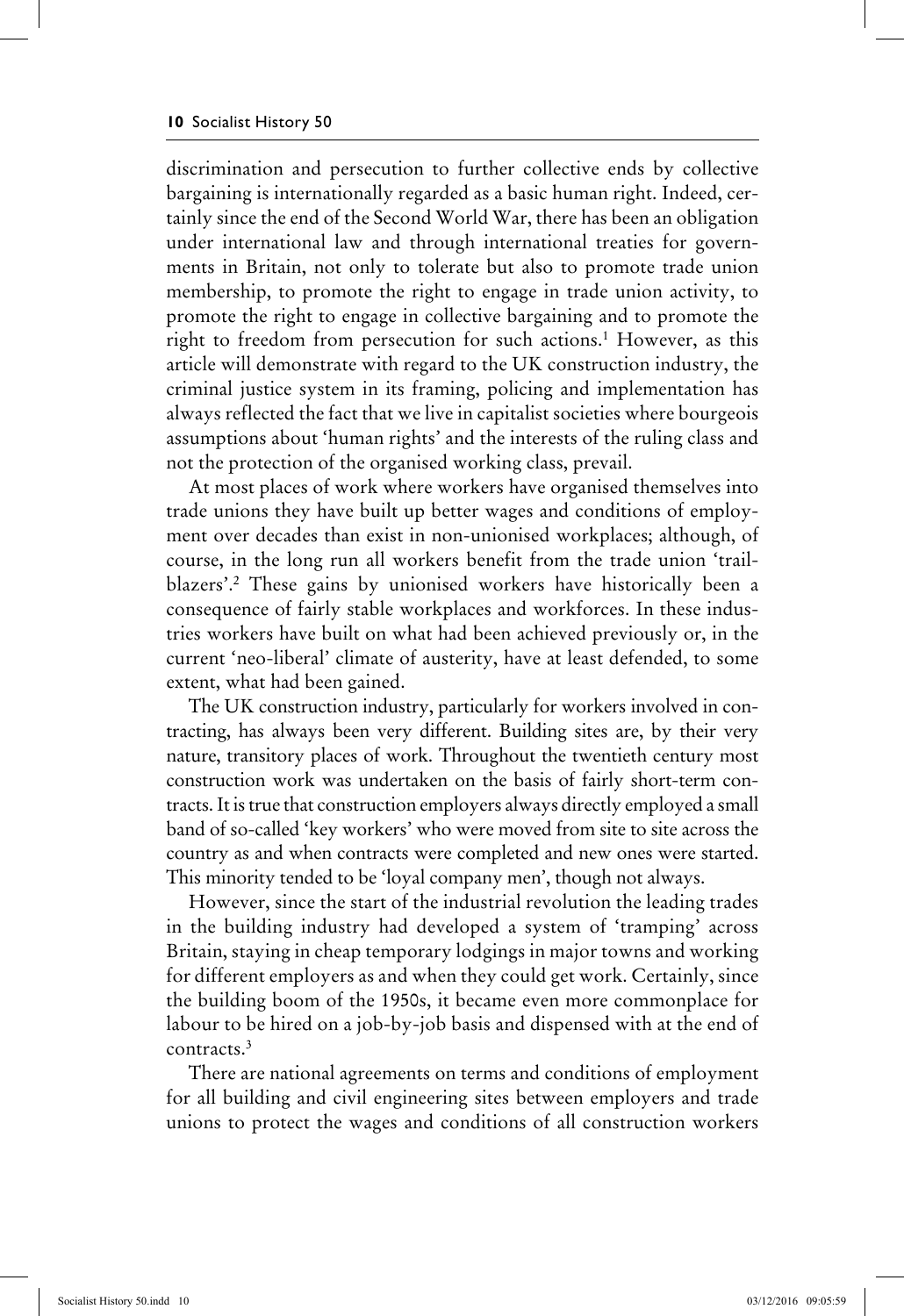in such circumstances.4 These agreements largely developed during the inter-war period. Nevertheless, 'casualisation' has meant that these agreements have always provided only a very basic set of standards, wages and conditions of employment; agreements that were frequently broken by employers on non-unionised sites anyway.

So, for most of the twentieth century, when an active trade unionist secured employment on a new site, that worker usually tried to recruit all those who were not union members into one or other of the building workers' trade unions before seeking recognition from the employer for collective bargaining purposes on that site. Such activists would then be elected to represent their fellow workers in local negotiations with their employers.<sup>5</sup>

After the second world war these local negotiations often centred on 'bonus' or incentive payments. In 1947 a national agreement had been controversially agreed between the major employers and the trade unions to introduce such payment-by-results schemes onto building sites. Such schemes had been vehemently resisted by the rank-and-file for many years before the war. They were agreed, or imposed by employers, on a site-by-site or company-by-company basis. Consequently, from the 1950s onwards elected shop stewards were in the front line of the struggle for better wages as it was they, not full-time officials, who were responsible for negotiating site-level incentive schemes. Two separate systems thus developed; a 'formal' system of nationally agreed rates of pay and an 'informal' system negotiated at local level by elected shop stewards.<sup>6</sup>

In the 1950s and 1960s there was a boom for construction as a consequence of the implementation of the Beveridge Report's proposals for post-war slum clearance and a mass house-building programme. Conditions were ripe for trade unions to negotiate higher pay for construction workers. However, in 1965 the Labour government under Harold Wilson, in an attempt to control inflation, introduced a Prices and Incomes Board which restricted the ability of the national leaderships of the unions to negotiate higher wages. This boosted the power of shop stewards and site works committees who, through an informal system of workplace deals, were able to negotiate incentive payments that doubled, or even trebled, workers' pay over and above increasingly irrelevant national rates of pay.

As most of the schemes that were implemented by employers were bogus or so complicated as to be open to interpretation, on trade union organised sites, shop stewards could negotiate payments upwards on an ad hoc basis or force the employers to be 'more creative' in their implementation of the schemes by recommending industrial action. By this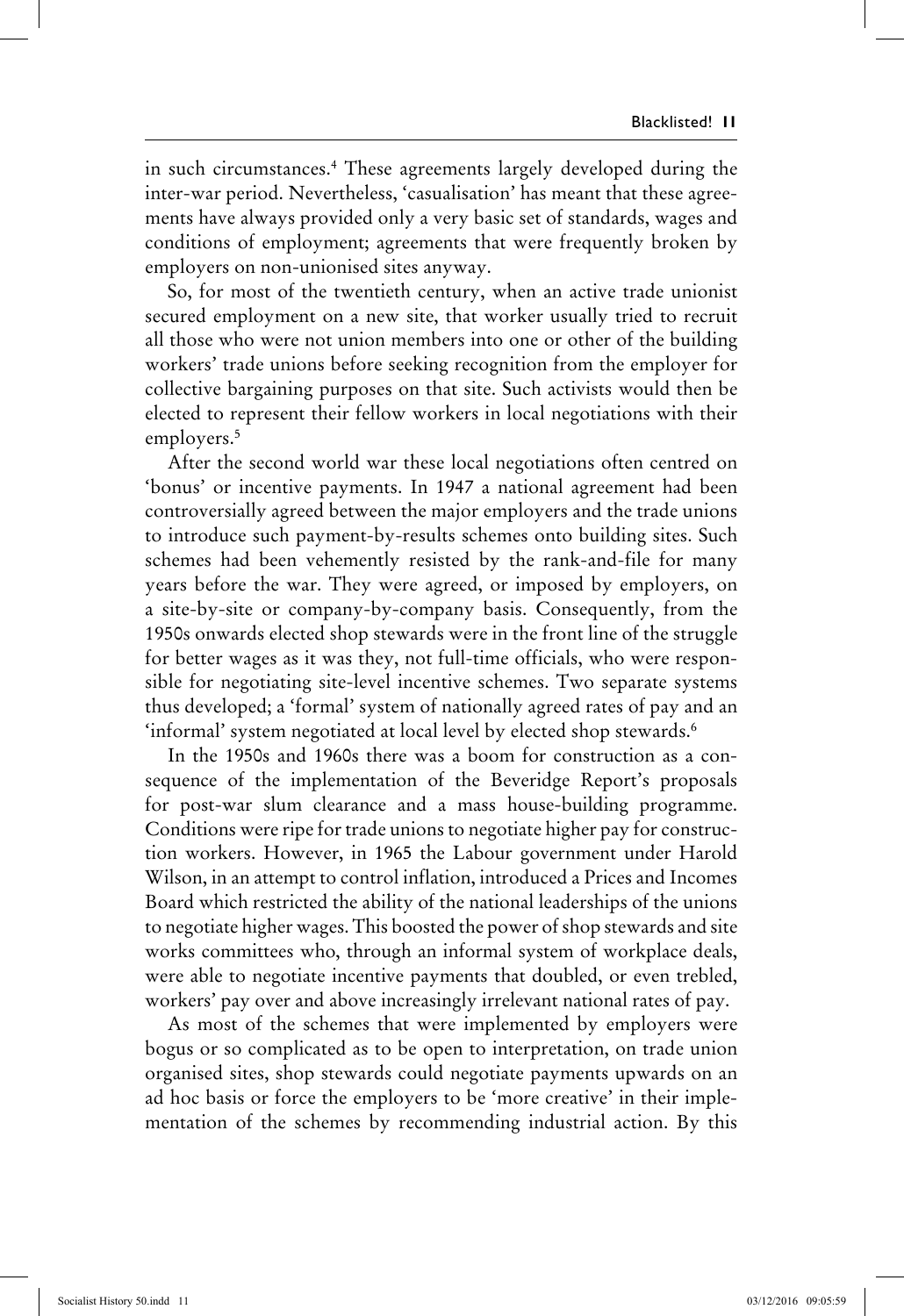time ninety-five per cent of strikes were 'unofficial', called by site stewards rather than by union leaderships.7

In construction, this was a period of serious 'wage drift'. There was a growing gap between site activists and shop stewards on the one hand, and a trade union officialdom that had become complacent and failed to recognise the changing circumstances on the other. In the Amalgamated Union of Building Trade Workers (AUBTW) and the Amalgamated Society of Woodworkers (ASW) in particular, officials increasingly saw their job mainly as one of disciplining members. Leaders of the building workers' unions were also reluctant to be seen undermining the Labour government's incomes policies.

Shop stewards were also central in negotiating better site conditions, severance pay agreements and health and safety arrangements. Of course, some sites only lasted a short time, which meant that by the time they had done all this active trade unionists would have to start all over again on another site with another employer, or even sometimes with the same employer.

The temporary character of work in construction, the myriad employers and subcontractors and its many trades made for a constantly changing workforce. In such a situation, employers were constantly seeking to break union organisation by bringing in non-union labour. Workers were very vulnerable to persecution for being active trade unionists by being blacklisted by construction companies. Blacklisting is a system whereby employers collectively, or an independent organisation on their behalf, draw up a list of activists on the basis of information supplied by individual employers. Then, for a small fee, companies can access the information on any individual that applies to work for them and deny them work, not on the basis of their inability to perform the work required, but on the basis of their trade union and political affiliations.

Until 1993, central to this persecution was The Economic League (EL), set up in 1919, in the aftermath of the Bolshevik revolution in Russia, by Conservative MP Sir Reginald Hall. Hall, a former director of Naval Intelligence during the First World War, formed the EL with help from the intelligence services and the military, and from National Propaganda and other groups of industrialists to 'counter subversion', 'combat the red infection' and 'crusade' for unregulated free-market capitalism.8 Trade unionists had been subject to victimisation ever since the industrial revolution – in the late nineteenth century, for example, employers used the euphemistically named 'character notes' to prevent trade unionists from obtaining work. The EL made the practice much more sophisticated.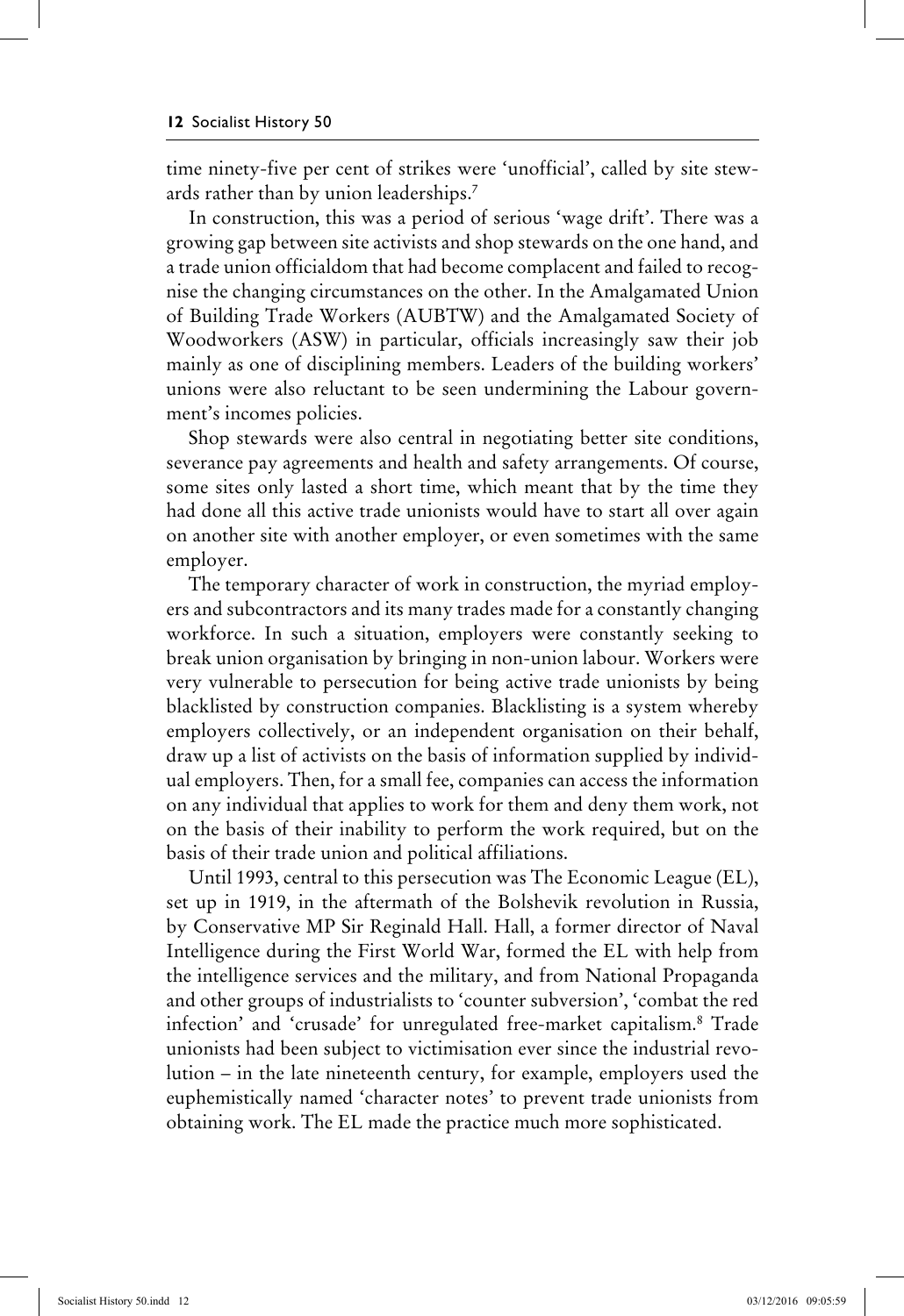In 1925 the EL became a permanent organisation, and one of its major functions was blacklisting services. Its first major foray into industrial relations was a campaign to break the 1926 General Strike under the slogan 'every man a capitalist'.9 With the cooperation of the police and the intelligence services, in the 1920s and 1930s the EL then built up an immense database of trade union organisers, socialists and communists in over 600 companies as a service to employers in their blacklisting operations. The post-war 'settlement' and the arrival of 'welfare capitalism' in Britain were responsible for the relative inactivity of the EL in the 1940s and 1950s. Although the Conservatives were in office from 1951 to 1964, during that period they were resigned to a mixed economy, in contrast to the EL's commitment to unregulated free enterprise.

However, from the 1960s onwards construction companies began to employ 'industrial relations officers' more frequently. Their main purpose, it seemed, was to keep active trade unionists off their projects as a rising tide of militancy began to sweep across Britain's construction sites. The casualised and scattered nature of the British construction industry was well suited to blacklisting. Their major resource for vetting job applicants was the EL secret list of active trade unionists and socialists.10 In the 1960s *Labour Research* uncovered and published details of the staggering scale of the EL's blacklisting activities.11 Also, although EL had an annual income exceeding £1m from over 2000 subscribers, no criminal investigations were launched and no criminal charges were brought against it for this activity.12

#### **New wage contract forms to defeat building site militancy**

Because of the casual nature of the construction industry, in the 1960s employers were also able to increase the use of different types of wage contracts. The principal one that undermined the ability of trade unionists either to ensure even a minimal degree of control over their wages and conditions, or to resist blacklisting became known by building workers as the 'lump'. Employers preferred the term 'labour only sub-contracting'.

The 'lump' was a system whereby main contractors would pay a lump sum of money for the completion of set amounts of work on a 'selfemployed' basis either to a sub-contractor who then paid the 'lump' workers or directly to the workers themselves. Although the lump had existed in various forms in the past, its use grew as a direct result of and an extension to the 1947 payment-by-results settlement which had been intended to enable workers to supplement their basic incomes with bonuses but had now been turned into 'piecework'. Additionally, the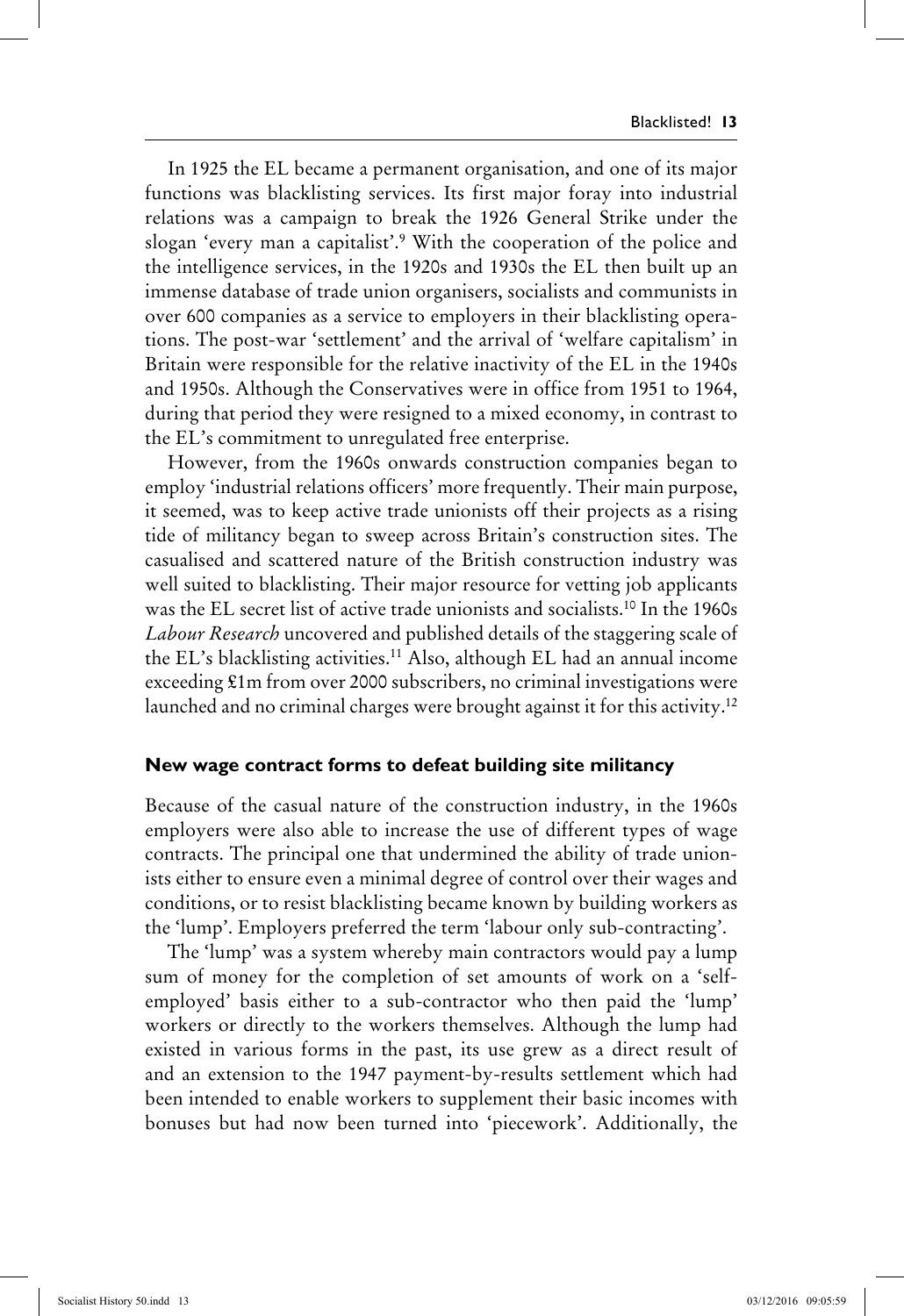introduction of Selective Employment Tax by the Labour government in 1966 made it more lucrative for companies to use 'lump' labour.13

The attraction of this relationship for some workers was that they would be responsible for their own income tax and National Insurance payments as 'self-employed' workers and could either negotiate lower income tax payments or, in most cases, avoid paying it altogether as the payments from employers were often 'cash in hand'.14 Although this was illegal, even a government report suggested that 'the lump' offered the 'opportunity for an enterprising worker to gain independence'.15 The flaw in this argument was and still is that such statements rarely distinguished between the minority of workers who freely chose such contracts and the majority who had them imposed upon them for the greater benefit of the employers.

The lump meant employers could avoid their responsibilities to pay their share of National Insurance, holiday and sick pay and other obligations under national agreements. Health and safety and the training of apprentices also became the responsibility of the 'self-employee'. Employers could also offer very lucrative 'lump' sums when there was a shortage of labour in boom years, in order to attract workers from other construction companies but slash prices when the industry went through one of its periodic slumps – the 'free market' and the 'invisible hand' *par excellence*.

The biggest benefit to employers was that workers were not covered as 'employees' by employment law with regard to trade union activity and could be dismissed at a minute's notice on a whim. Hence, rank-and-file trade unionists and, in theory, trade union leaders had always opposed the lump as it undermined their ability to organise in the industry.16

# **Rise of the shop stewards movement, the long 1960s and the challenge to 'the lump'**

During the 1960s strikes in general increased, reaching ten million working days lost through strikes by 1970. There were many reasons for this. Firstly, by the 1950s trade union leaders had become wedded more to the Labour establishment and remote from their members. However, in the 1960s a new generation of trade union leaders, who responded more to their members' needs, began to emerge. The Transport and General Workers' Union, for example, elected left-leaning General Secretaries Frank Cousins and Jack Jones, and in 1968 Jones rescinded the ban on communists holding union office.

However, most of the strikes were 'unofficial' in that they were not sanctioned by trade union leaders. There are numerous reasons for this.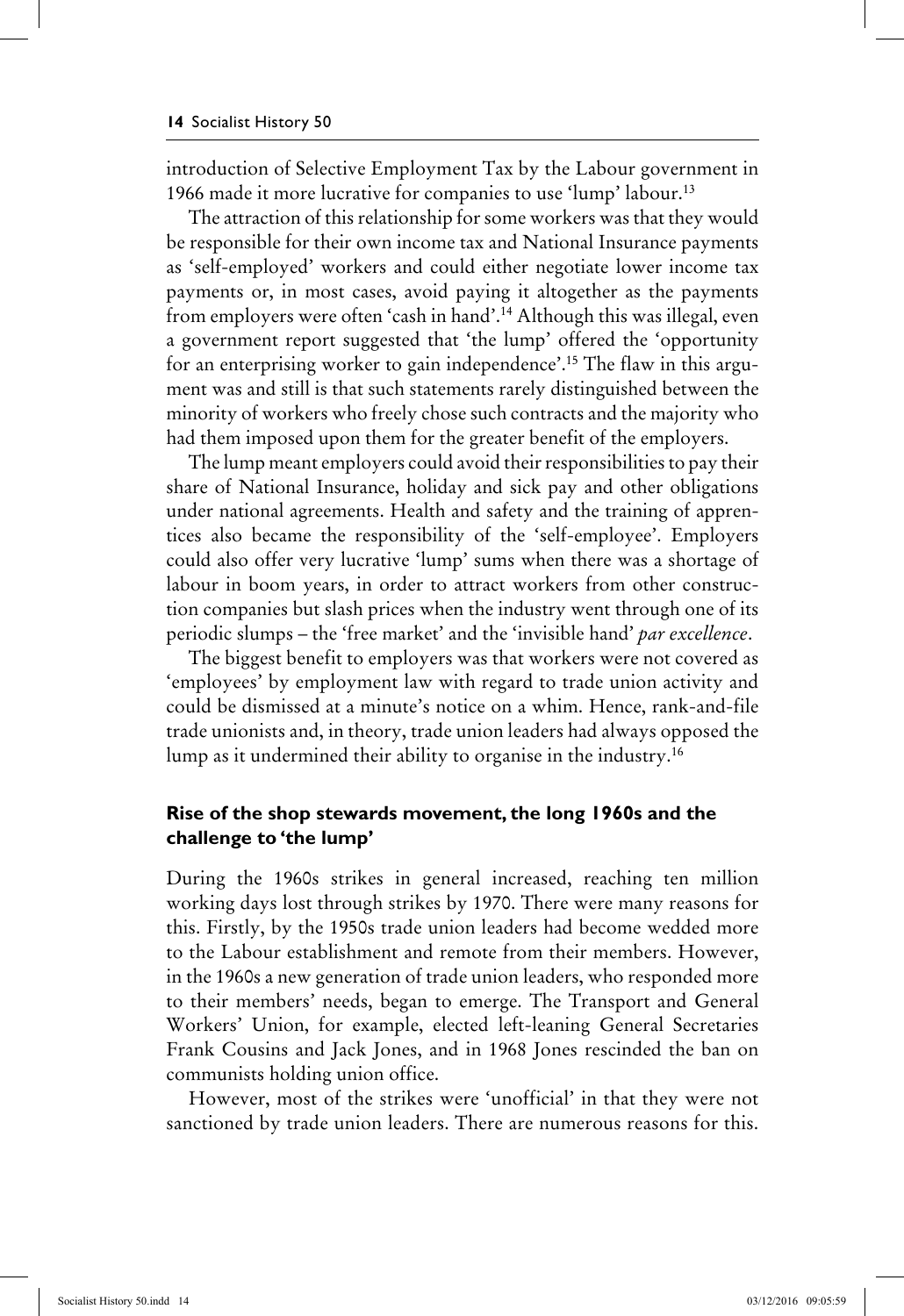The trade union movement had grown to thirteen million members by the late 1960s. This was aided by the practice of the 'closed shop' where trade union members began to insist that their fellow workers had to be in the union if they wanted to enjoy the benefits that trade unions brought them. This increased the strength of trade unions at shop floor level. There were also many demarcation disputes as old industries declined, new industries emerged, and employers used new technologies to undercut job security. This increased the importance of shop stewards.

In 1965 the Labour government appointed a Royal Commission on Trade Unions and Employers' Associations, chaired by Lord Donovan. It was a wide-ranging inquiry that finally reported in June 1968. As a result, the Labour government's Employment Minister, Barbara Castle, presented a White Paper to Parliament entitled 'In Place of Strife'. She suggested ballots before strikes and a twenty-eight day 'cooling off period' before action could be taken. Her aim was to prevent 'unofficial' strikes initiated by the rank-and-file through their elected shop stewards. Because of rank-and-file opposition and the threat of industrial action, the TUC (Trade Union Congress) General Council rejected the idea and pressured the government to withdraw their plans.

It is against this background that industrial relations in the construction industry and the scale and nature of blacklisting developed in the 1960s and 1970s. Until the 1960s not much had changed in building workers' conditions since Tressell wrote *The Ragged Trousered Philanthropists*  in the Edwardian era. Whilst being critical of this situation, trade union leaders had become complacent. The shop stewards' movement in the 1960s, however, represented a concerted attempt by organised labour at site level to change these conditions. The seeds of this militancy were evident in a national building strike over pay and hours in 1963 which involved 60,000 workers striking on over 800 sites.17

There were also many bitter disputes on individual sites over Victorian site conditions, poor health and safety requirements, bogus incentive schemes and the attempt by employers to spike this new-found militancy by the use of lump labour. Two outstanding examples were the Horseferry Road site, where new government buildings were being constructed, and, more especially, at the Barbican development, both in London.

The Barbican development in particular was central to a wave of militancy that swept across construction sites throughout Britain in the mid to late 1960s, especially in the larger cities. Started in 1962 and finally completed in 1982, the Barbican site, a forty-acre development of housing, landscaping, a business centre, a school and one of the largest arts centres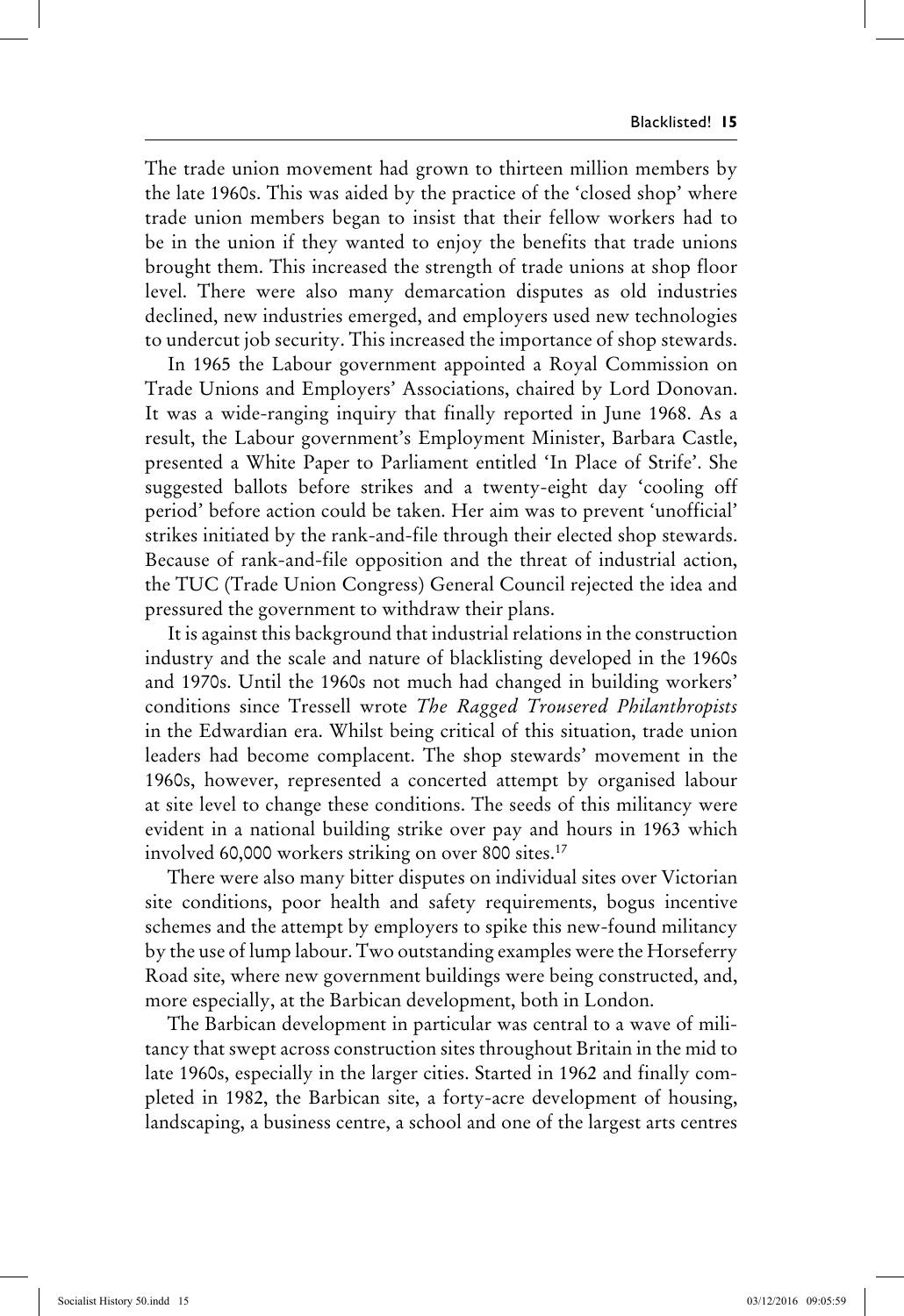in Europe, employed over 1000 building workers at its peak in the midsixties. This was one of the first major projects where new, non-traditional and 'modern' construction methods predominated. Increased mechanisation, increased complexity, new building methods and the use of new technologies increased the use of new, non-traditional occupations. The use of in-situ concrete in particular dramatically increased the employment of workers in non-traditional trades who were members of more militant general unions rather than the more conservative and traditional craft unions.

This, coupled with the tenor of the times and the initially grim site conditions, gave the impetus for a new, militant trade unionism. Led and co-ordinated by several shop stewards who were mostly, though not exclusively, members of the Communist Party of Great Britain (CPGB), workers launched numerous challenges to the status quo for building workers, especially between 1965 and 1967. Following a dispute over the use of sub-contractors in 1965 the whole workforce of the contractor Turriff were sacked. New workers were each required to sign what was colloquially known by building workers as 'The Document', promising never to take any industrial action. This tactic by the employers had started in the early nineteenth century but had fallen out of use since the early decades of the twentieth century.<sup>18</sup>

This provoked widespread support for the strikers from sites across Britain, especially in Liverpool and Manchester. In London, 2000 workers on the capital's four next biggest building sites walked out in sympathy. This was the embryo from which developed the militant organisation, the London Joint Sites Committee.19 After a long and bitter struggle the employers, Turriff, eventually conceded defeat. Despite this phase of the development continuing to be marked by disputes over bonus schemes and the sacking of stewards, it represented the biggest battle over the direction of industrial relations on UK building sites for many years.

However, bigger battles were still to come. In 1966, on Phase 4 of the development, the company Myton faced industrial action when they tried to bring in steel-fixers working on 'the lump'. Then, in a dispute over bonus payments, Myton locked out the whole workforce for thirteen months. The strikers were supported by workers on sites in all parts of London, Manchester, Glasgow and Liverpool. Strike funds were raised and coach-loads of supporters were sent to pickets and demonstrations called by the strikers.

In June 1967 this resulted in a Court of Inquiry being set up by the government under the Industrial Courts Act*.* 20 Initially, none of the works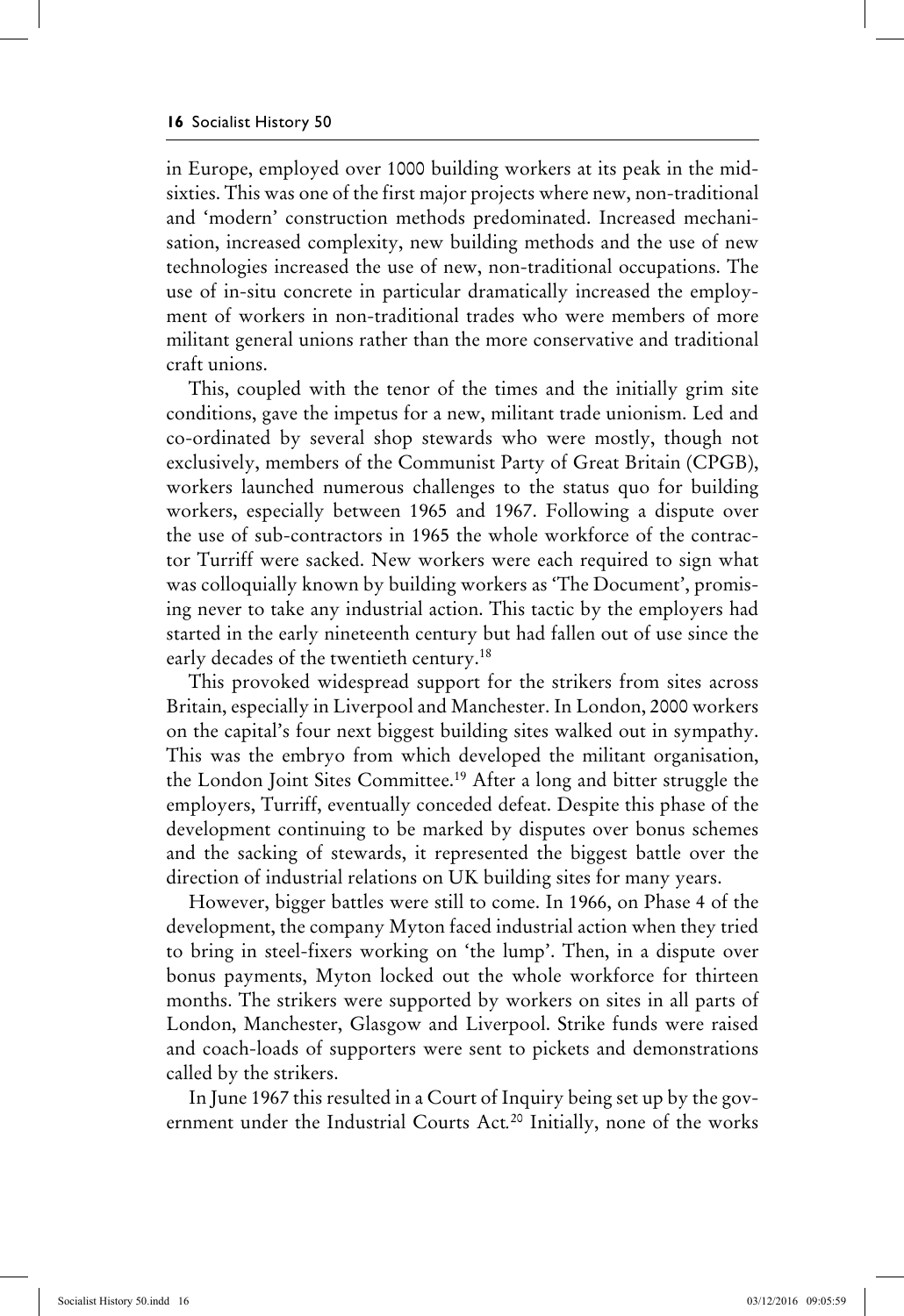committee of site stewards were invited to submit evidence to the inquiry, despite the employers blaming the 'poor' industrial relations record on the site on them. It was only after one of the site stewards complained about this clear bourgeois bias that he was given just two/three days to prepare and send in a written submission.<sup>21</sup>

Despite overwhelming evidence given at the inquiry that design and tendering mistakes had contributed greatly to the problems and delays on site, something that Myton later admitted, the inquiry placed the blame wholly on the works committee. This was supported by a campaign of vilification of the site stewards by the national press – in particular of the convenor steward, Lou Lewis.22 The Cameron Report, as it became known, recommended that trade union leaders ignore democratic site processes and appoint new shop stewards so that the site could be reopened with the existing stewards remaining sacked.

Union leaders, who thought that the shop stewards were undermining their authority, supported these recommendations and even took out full-page advertisements in the national newspapers saying that there was no strike at the Barbican and that trade unionists were free to work there with the support of their trade unions. Additionally, two of the sacked stewards, one of whom was Lou Lewis, were expelled from the Amalgamated Society of Woodworkers for continuing to picket the site. When trade union officials accompanied Myton managers on a mission to reopen the site they were confronted by a picket of several hundred and pelted with mud.23

Whilst this 'settlement' was rejected overwhelmingly by the workforce, on 16 October a huge police presence forced the re-opening of the site against a 500 strong picket. At a later mass meeting the works committee accepted defeat in the face of the overwhelming force of the state, the trade union leadership and the employers. Lou Lewis, the sacked convener steward, presciently told the 500 assembled workers that it was the trade union leadership that must now be 'destroyed'.24

Sir Frank Taylor, managing director of Taylor Woodrow, and Barton Higgs, managing director of Taylor Woodrow's subsidiary Myton publicly blacklisted the sacked stewards. All the trade union stewards from the Barbican and Horseferry Road sites as well as trade unionists from other sites that had supported them were blacklisted and found themselves unable to secure employment, even in other unrelated industries. This was the start of a massive increase in the use of the blacklist.25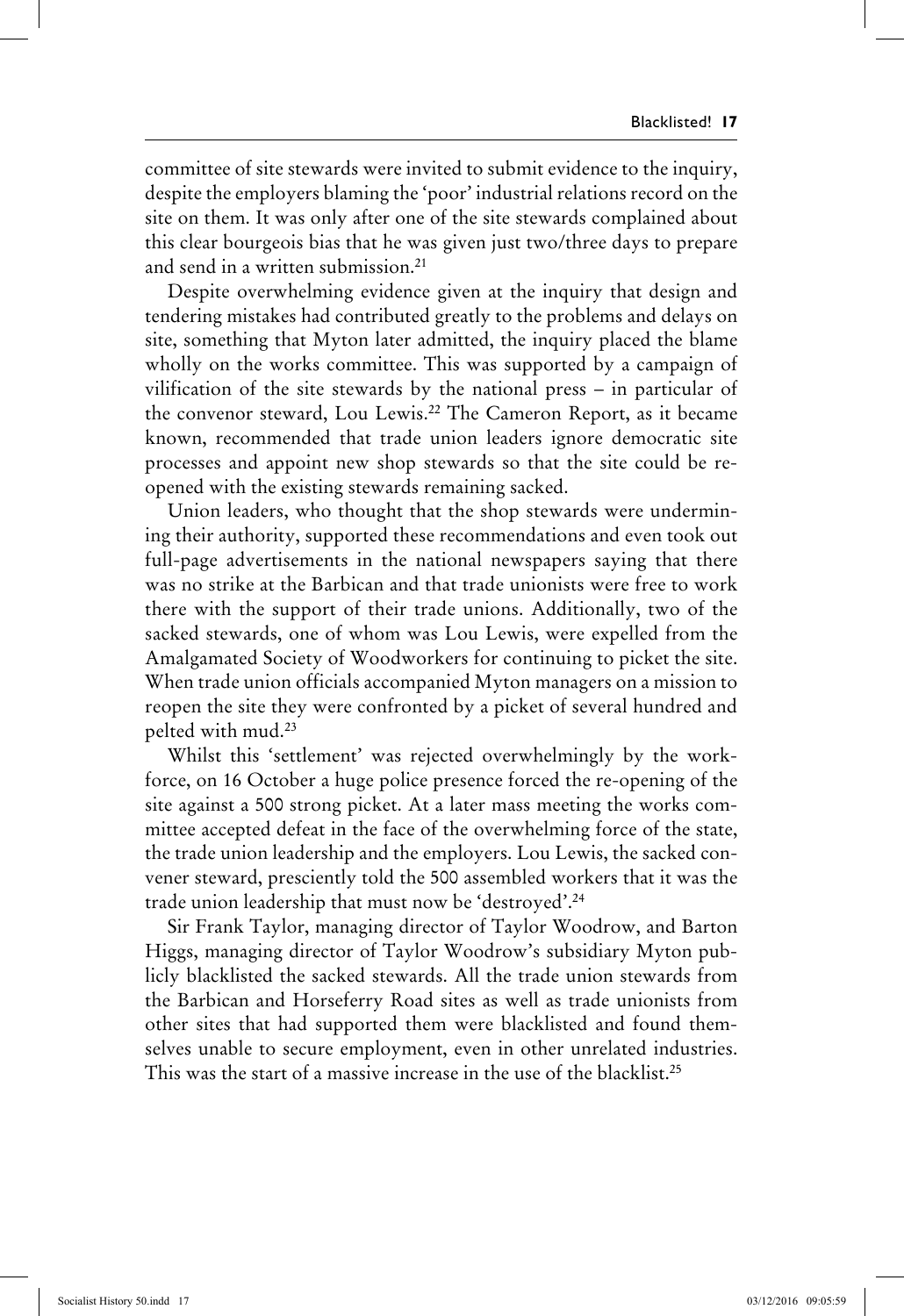#### **The long 1960s and the 1972 National Building Workers' strike**

In so many respects 'the long 1960s' extended well into the 1970s. So it was with building site militancy, which continued to escalate in the favourable conditions of a building boom that saw about 330,000 houses built every year. As a result of the cooperation of rank-and-file building workers across Britain in supporting the Barbican disputes, the London Joint Sites Committee joined up with site committees in Manchester and Liverpool and launched the Building Workers' Charter in April 1970. Two-hundred and eighty-eight delegates from fifty union branches and an equal number of stewards from sites met in Manchester to found the organisation. They dedicated themselves to fighting blacklisting, victimisation and the lump. They drew up a 'charter' of demands for a basic rate of pay of one pound an hour, a thirty-five hour working week, three weeks (later four weeks) paid holiday in addition to statutory days holiday, an end to 'lump' labour, decasualisation of the industry with the registration of all building workers, rigid enforcement of health and safety legislation and nationalisation of the construction industry.

The Building Workers' Charter grew – its next annual conference in 1971 attracted 500 delegates, and in April 1972 there were 865 delegates. Seven area committees were established, in Glasgow, London, Manchester, Wigan, Leicester, Stoke and North Wales. By 1972 the *Charter* newspaper, edited by Lou Lewis, had regular sales of 10,000-15,000 copies. Through the use of strikes, demonstrations, raids on sites and with the support of district official Ken Barlow, Charter members like Pete Carter, Mike Shilvock and Phil Beyer won major breakthroughs in the Midlands where trade union organisation had always been much weaker than in London, Manchester and Liverpool. By February 1972 the lump had been virtually eliminated in Birmingham.

In the summer of 1972 workers on big sites up and down the country refused to accept continuing poor wages and conditions as well as the use of lump labour.<sup>26</sup> In particular, they refused to accept a national deal negotiated by their unions. In response the trade union leaderships sanctioned selective strikes on the largest and most militant sites. However, led by the Building Workers' Charter, militants like Lou Lewis and Peter Kavanagh in London, Dennis Dugen and Alan Abrahams in Manchester and Tommy Walker and Pete Carter in the Midlands organised 'flying pickets' to go to other sites across Britain to persuade workers to join them. Due to the initiative and fighting spirit of these site militants and a minority of regional officials, by mid-August every major site in Britain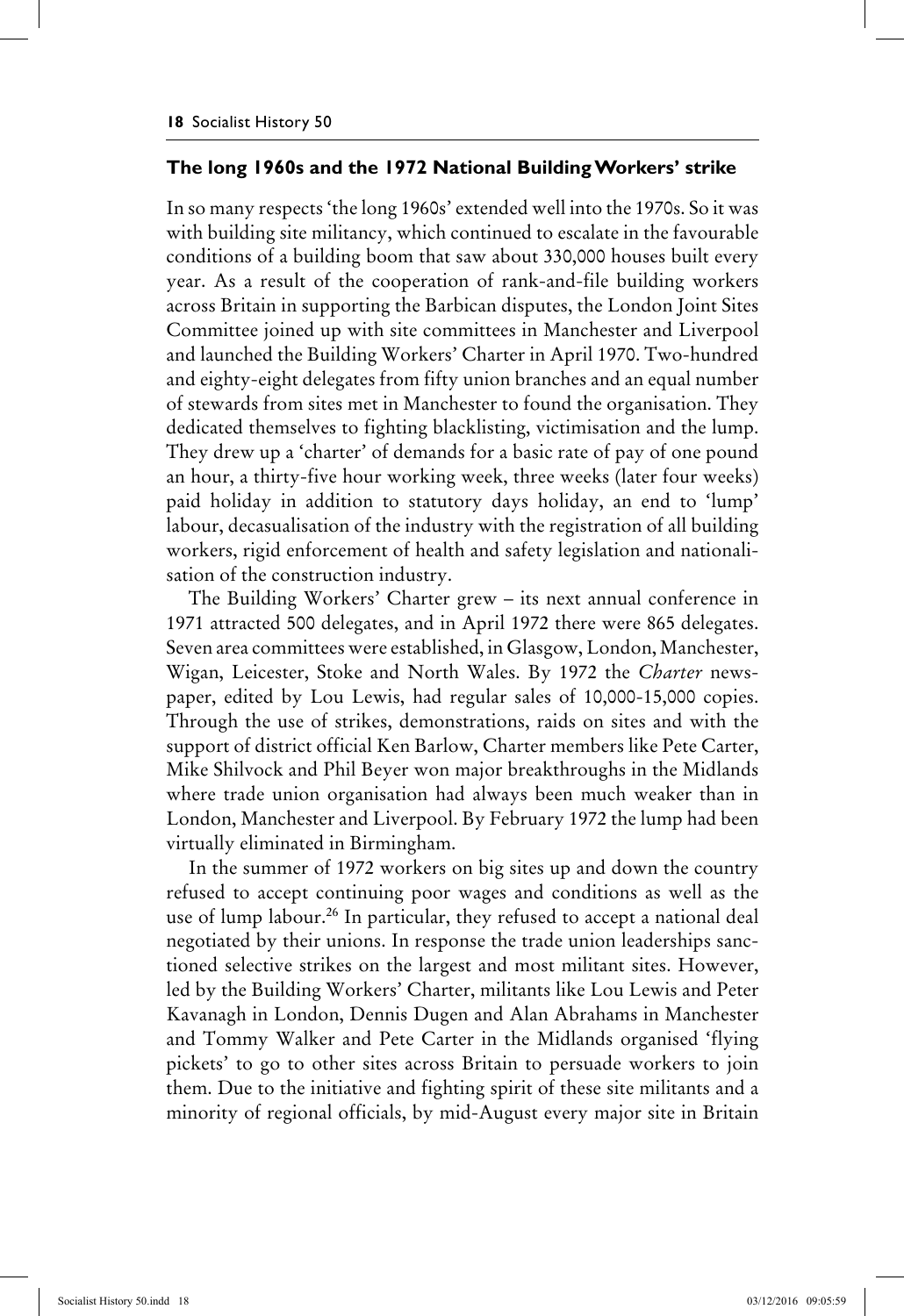was closed down; 300,000 building workers were on strike and the union leaders had no option but to make the strikes 'official'.

After twelve weeks of a shutdown on virtually every major site in Britain the Employers Federation capitulated and offered a thirty per cent increase in the basic rate of pay and other better conditions. The unions recommended a return to work. Although there was a return to work, many rank-and-file workers, including some of those in the Building Workers' Charter, thought that the fight should have carried on until the issues of blacklisting and victimisation had been addressed and the lump had been totally eradicated. The numbers of workers on the lump had grown from an estimated 160,000-200,000 in 1965 to an estimated 400,000 by 1973.27

However, support for carrying on the struggle was waning. Some ultraleft critics claimed that this was a consequence of not continuing to publish the *Charter* during the strike and thus a failure by the rank-and-file communist leadership of the strike to raise the demands of the strikers. Even Lou Lewis himself confessed that 'in the strike the Charter went to sleep'. However, as he pointed out at the time, they were too busy travelling the length and breadth of the country persuading workers on unorganised sites to join them to have the time to write editions of the *Charter.*

Nevertheless, the employers were bitter and decided to get their revenge with waves of victimisation and blacklisting. Long after the strike was over representatives of the major contracting companies, Conservative government ministers, senior police officers and members of the security services colluded to charge a number of building workers from the North West with common law conspiracy. A National Federation of Building Trade Employers (NFBTE) dossier on picketing during the strike, which included sensationalised press cuttings from the right-wing press, was sent to Conservative Home Secretary, Robert Carr. Before the building strike had even started, Carr had circulated a statement to Chief Constables throughout the country telling them to take a harder line on picketing.28

Robert McAlpine also wrote to the Commissioner of the Metropolitan Police, Sir Robert Mark, complaining that the law had not been enforced at Shrewsbury. Mark gave his support, describing the Shrewsbury pickets' 'crimes' as 'worse even than murder'.<sup>29</sup> The High Sheriff of Denbighshire, who, not incidentally, was the ninth member of the McAlpine family to have held that post, also gave his support.<sup>30</sup> The Home Secretary then pressured the police to arrest and charge those who had taken part in picketing at Shrewsbury.

All those involved in picketing at Shrewsbury had been congratulated at the time by police officers on the ground for their impeccable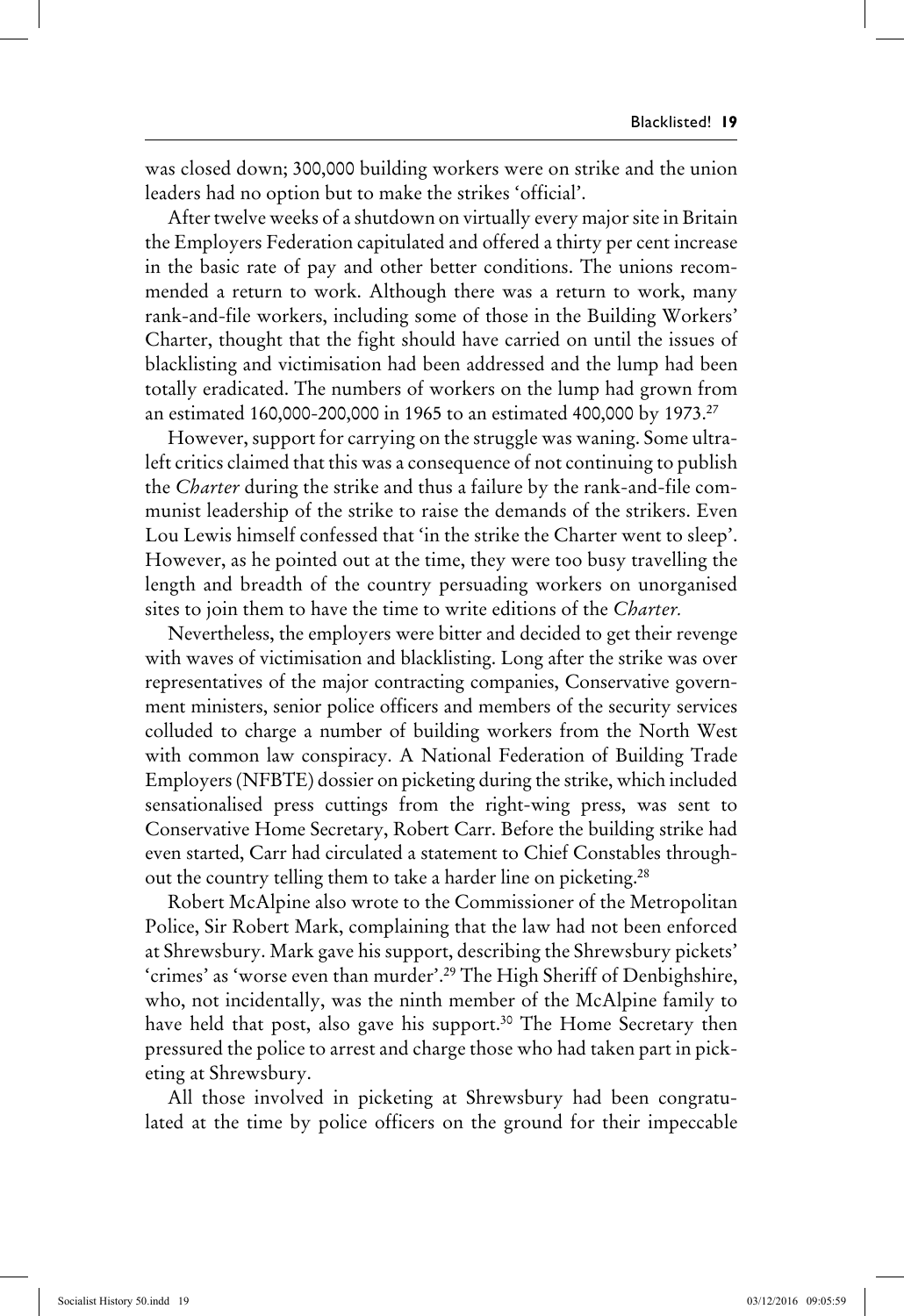behaviour when visiting other sites to persuade workers to join the strike. The police commanding officer went so far as to shake by the hand one of the leading pickets, Des Warren, and congratulate him on the discipline and good humour of the strikers. This counted for nothing. Thirty-five were arrested and charged with conspiracy under common law.<sup>31</sup> Eleven were acquitted at Mold Crown Court after defence lawyers had exercised their right to challenge potential jurors. The remaining twenty-four were all found guilty at Shrewsbury Crown Court after the Lord Chancellor had intervened to abolish the defence's ability to challenge jurors.

The day before the prosecution completed its case, ITV screened a sixty minute documentary entitled 'Reds under the Bed' which showed supposed violence by pickets and closed with a Conservative MP talking about violence in the building workers' strike. This was followed by a half hour discussion programme, not shown in every ITV region, but transmitted by ATV, the region that covered Shrewsbury. The Foreign and Commonwealth Office's 'Information Research Department' (IRD) admitted having had a hand in this programme. It showed two of the defendants taking part in protest marches, and these images were interspersed with footage of damage on building sites alleged to have been caused by the trade unionists. Despite all this, the judge dismissed complaints that this amounted to contempt of court.<sup>32</sup>

In 2015 Labour MP Andy Burnham revealed to Parliament previously secret files, which showed a government conspiracy to frame and jail the strikers. This included commissioning and promoting the ITV documentary, and involved the secret services, senior police officers, government ministers and even the Conservative Prime Minister Edward Heath. One of the files reveals that, on seeing a transcript of the documentary before the conviction of the trade unionists, Heath commented 'we want as much as possible of this'. Another document shows that the then Conservative Home Secretary, Robert Carr, directed police evidence gathering.<sup>33</sup>

Furthermore, another file on a meeting between Chief Constables and prosecuting lawyers documents 'inconvenient' witness statements being destroyed. It said that this was needed because the statements were taken 'before officers taking the statements knew what we were trying to prove'.34 At the trial the jurors were also given assurances informally that if the defendants were found guilty they would most likely just get small fines. Many of the jurors were said to look deeply shocked at the sentences handed out.<sup>35</sup>

Twenty-one of the defendants were indeed fined, but John McKinsie-Jones was given a six-month jail sentence, Ricky Tomlinson was given two years in prison and Des Warren was sentenced to three years. As Des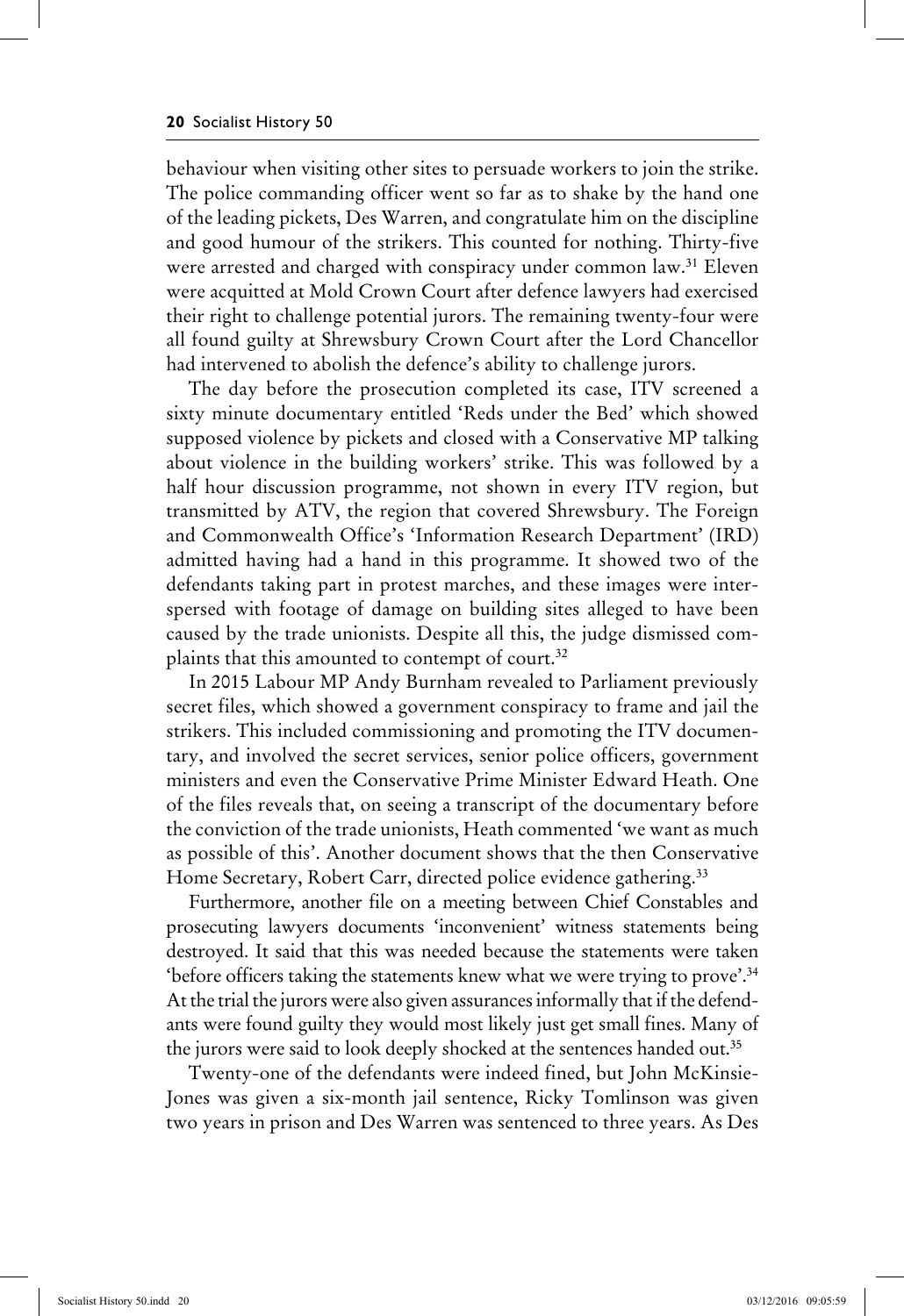Warren said from the dock at the time, the only conspiracy that had taken place was a conspiracy by the capitalist class. Laughably, the judge warned Warren that this was not a political trial and that he should not use the opportunity to address the jury to make a political speech. Tomlinson still maintains that 'it was a show trial. We were whipping boys'.36

At the time, a letter to Downing Street from Sir Michael Hanley, Director General of MI5, recently uncovered by campaigner on behalf of the Shrewsbury 24, Eileen Turnbull, stated that Warren and Tomlinson '… must be kept in prison'.37 While in prison Warren was continually drugged with a cocktail of tranquillisers, colloquially known as 'liquid cosh'. His family and friends are all convinced that this resulted in him contracting Parkinson's Disease and dying at the early age of sixty-six.<sup>38</sup>

Tomlinson was released after sixteen months of his two-year sentence and became an actor because, like all of the twenty-four, he was blacklisted and couldn't get any work as a plasterer. Even now, he remains blacklisted and is still campaigning for the truth to come out about the political conspiracy against all of the twenty-four. Back in 2004, a unanimous backbench vote in the House of Commons called for the release of all documents relating to the case. Even now more than forty years after the trial, on the direct order of the Home Secretary, the government says that it won't release all the papers on the affair at least until 2021 because it would 'compromise national security'.<sup>39</sup> If, as the government claims, the security services were not involved, then how would the release of all the papers compromise national security?

### **The aftermath of building site militancy in the long 1960s**

After the national building workers' strike in 1972, the employers intensified their campaign against socialists and active trade unionists on their sites and began to use the blacklist much more. The EL set up the 'Services Group' to cater solely for the needs of its construction clients. Many of those activists who had been victimised for their activities in the 1960s and 1970s sought election to full-time positions in their respective trade unions. Organised by the 'broad left', this was a deliberate and concerted strategy to ensure that those blacklisted in the 1960s and 1970s could gain employment and also fulfil sacked Barbican convener steward Lou Lewis's promise to 'destroy' the right-wing domination of the building trade unions. Lewis was himself elected as a full-time organiser later on, eventually rising to become the London Regional Secretary of UCATT (Union of Construction, Allied Trades and Technicians).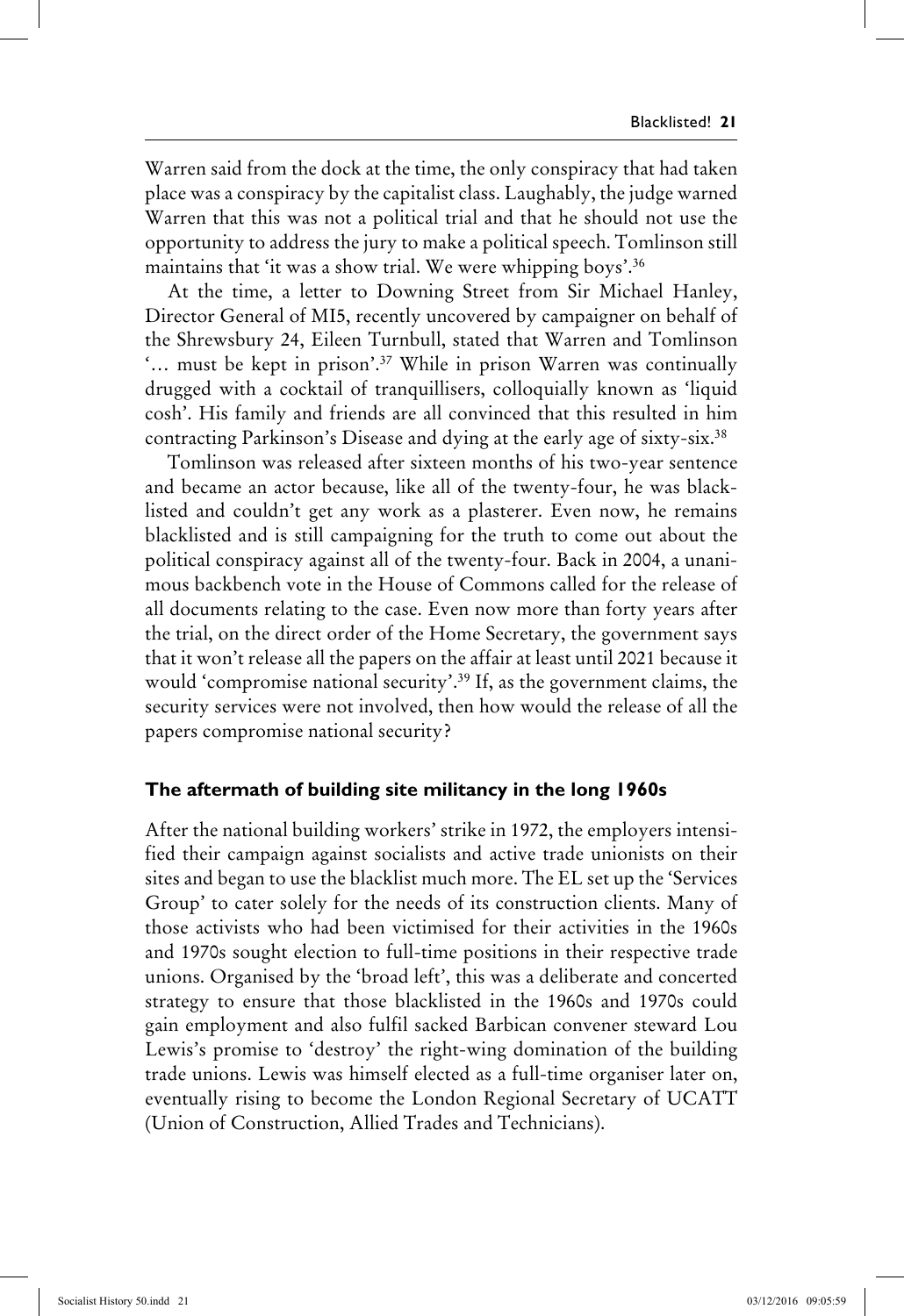However, by the late 1980s the scale of the illegal conspiracy against building workers had become so great that the media and politicians were forced to take notice. Press investigations revealed that much of the data that the EL kept was inaccurate and biased and that it had been working with MI5 to blacklist more than 22,000 'subversive workers'. The EL was receiving 17,000 calls per month.<sup>40</sup> This led to a parliamentary enquiry in 1990 in which the EL was forced to give evidence about its blacklist. Because data protection laws meant that it would have had to open its files to further scrutiny the EL closed down in 1993.<sup>41</sup> However, we now know that construction company Sir Robert McAlpine Ltd invested £20,000 in setting up another secret organisation, The Consulting Association (TCA), buying the blacklist database from the EL for £10,000 and installing Ian Kerr, a former employee of the EL, to manage the operation.<sup>42</sup>

Under a Labour government, draft regulations to make blacklisting an offence were drawn up in 1999 as part of the Employment Relations Act (1999), but they were not implemented. Most MPs believed that the closing down of the EL had brought an end to the practice. Draft regulations were once again put out for consultation in 2003, but again were not enacted because of heavy lobbying by the construction employers and the fact that it was difficult for unemployed building workers to prove that they had been blacklisted, save for the obvious fact that they could not find work in the industry. So, by 2009, although it contravened a number of other laws, such as the 1998 Data Protection Act, it still wasn't specifically illegal in UK law to blacklist a worker for trade union activities. Discrimination and unemployment plagued the whole working life of many of those who had been militant trade unionists since the 1960s and 1970s.

In February 2009 the Information Commissioner's Office (ICO) tracked down the whereabouts of TCA and, using Schedule 9 of the Data Protection Act, obtained a warrant to raid their office where they seized files.43 These files revealed that 3,213 workers had been blacklisted, many dating back to the site militancy of the 1960s, that companies paid a £3,000 annual subscription with a fee of £2.20 for each enquiry and that forty-four companies had been involved in the conspiracy. At the request of companies, about 40,000 checks were shown to have been made on individuals by TCA during 2008 alone.<sup>44</sup> Because of blacklisting over the years many building workers had adopted pseudonyms. Even many of these pseudonyms had blacklist files on them.45 Kerr was charged with breaking the Data Protection Act (1998). He didn't attend the hearing at the Magistrates Court in Macclesfield, simply pleading guilty through his solicitor. The case was referred to Knutsford Crown Court where he was fined just £5,000 with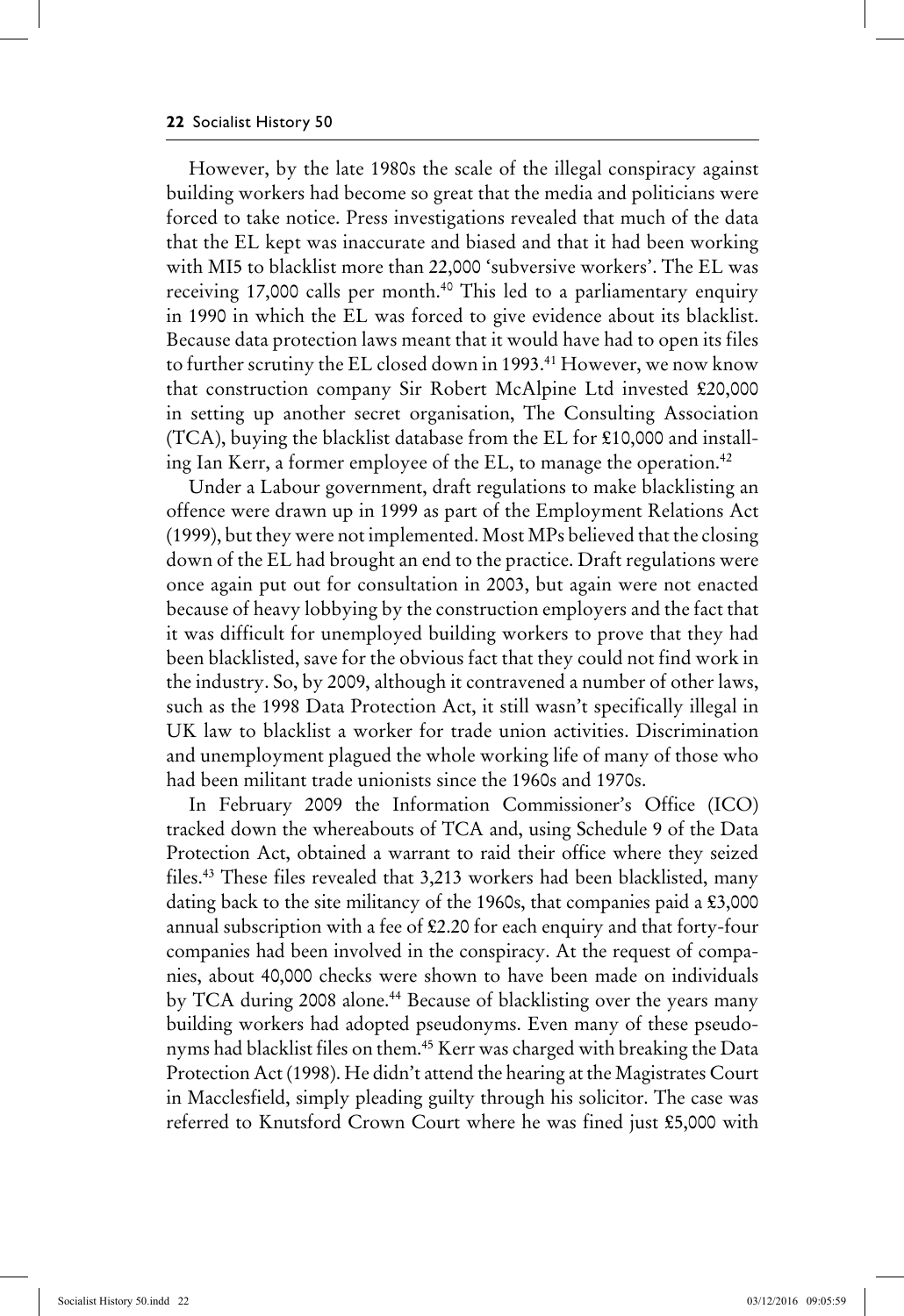£1,187.20 in costs; an amount that the ICO described as 'derisory'.46 Even these sums were paid for him by Sir Robert McAlpine Ltd. Many Labour MPs were said to be shocked that Kerr could only be prosecuted under data protection laws.47 Kerr died shortly afterwards. After the case the ICO did issue Enforcement Notices under the 1998 Data Protection Act against fourteen companies who had subscribed to TCA, but these are just warnings not to do it again. In addition, some of the biggest users of TCA, especially Sir Robert McAlpine and Skanska, were not included on the list.<sup>48</sup>

It was also revealed that the ICO had seized only between five to ten per cent of the material from Kerr's office, claiming that the material seized satisfied the terms of the warrant.<sup>49</sup> In response, at an inquiry that will be discussed later, the Labour MP Iain McKenzie said:

Forgive me gentlemen, but it seems a strange raid. I am trying to put it into the context of what the police would do. If the police did a drugs raid, they wouldn't go in, find a pill and say: 'Right, that's enough, let's go' and leave it at that. They would assume that that room had additional things to look at and so on.<sup>50</sup>

Kerr had taken the opportunity to destroy most of the remaining incriminating evidence afterwards.

# **The Blacklist Support Group is born and 'discovers' the inadequacies of the legal system**

In 2010, ten affected workers set up the 'Blacklist Support Group' (BSG) to work independently of, but also within their trade unions, UCATT, UNITE, and the GMB to fight this long-standing injustice. The campaign quickly grew as other affected workers joined the struggle. UCATT commissioned a report by Professor Keith Ewing of the Institute of Employment Rights which concluded that:

Blacklisting is a nasty, secretive and unaccountable practice that causes untold misery for individuals who are entrapped unwittingly by its covert nature, incapable of challenging what is being said and used against them, and unable to understand why their lives are being blighted by the failure to secure work.<sup>51</sup>

Because of inaction by the ICO, BSG members started taking cases through the Tribunal system. However certain features of the Tribunal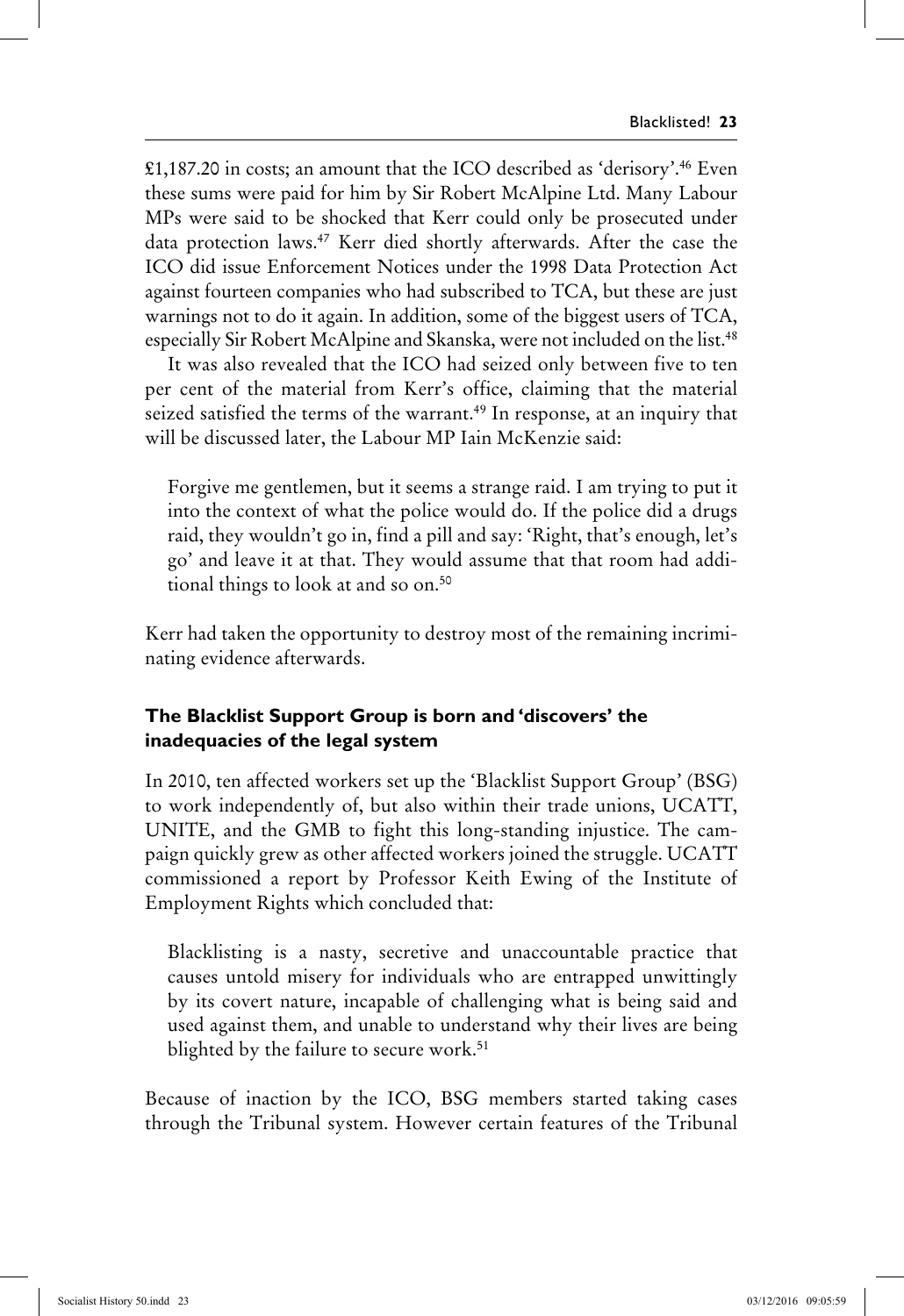system meant that it was always likely that the majority of these cases would fail for two reasons. Firstly, there is a three-month time limitation on claims; a wholly unreasonable restriction given that blacklisting, as this case demonstrates, often takes years to uncover. In addition, despite the unusual circumstances surrounding these cases, the three-month rule was applied very strictly by clearly unsympathetic judges, even though the law allows for unusual circumstances to be taken into account.

Most cases also failed because of what constitutes employee status in law. By this time the lump had largely been eradicated with certification regulations. However, this had taken many years of campaigning and action by activists to improve weak legislation that had so many loopholes for employers as to make the early sops to trade union pressure virtually ineffective.<sup>52</sup> Indeed, main contractors started using sub-contracting firms much more, and the effects of certification were simply that the lump had been formalised and workers made to pay their own National Insurance and income tax. Relationships of power were largely untouched. Now, hardly any main contractors employ all the workers directly on site, and can dispense with the services of a sub-contractor which employs an active trade unionist or threaten the sub-contractor that it will lose the contract if it does not get rid of 'troublemakers'. The large contractors always did this to an extent, but now it is an almost universal practice.

In addition, most main contractors and sub-contractors now use agency labour. This practice began to flourish with the establishment of national labour agencies such as Manpower, Labour Force and SOS back in the 1960s.53 It has now escalated to become the predominant labour contract on offer on large sites. If a worker is employed through an agency, then that worker is not covered by employment law as an employee, even though all interaction with the contractor or sub-contractor is exactly the same as if the worker was directly employed, even to the point where a contractor can dismiss an agency worker who is on the blacklist. As a result of these sinister moves by employers, construction workers remain excluded from most of the legislation designed to protect workers.<sup>54</sup>

In 2010, Blacklisting Regulations were finally enacted in the last days of the Brown Labour government under the provisions of the 1999 Employment Relations Act. However, they only enable workers to make a claim against a company that refuses to employ them; not against the main contactors who use the blacklist against them, but don't employ them directly*.* Also, under the regulations, workers can only make a claim against a company if they have been blacklisted for 'official trade union duties'. Many workers, however, have found themselves on the blacklist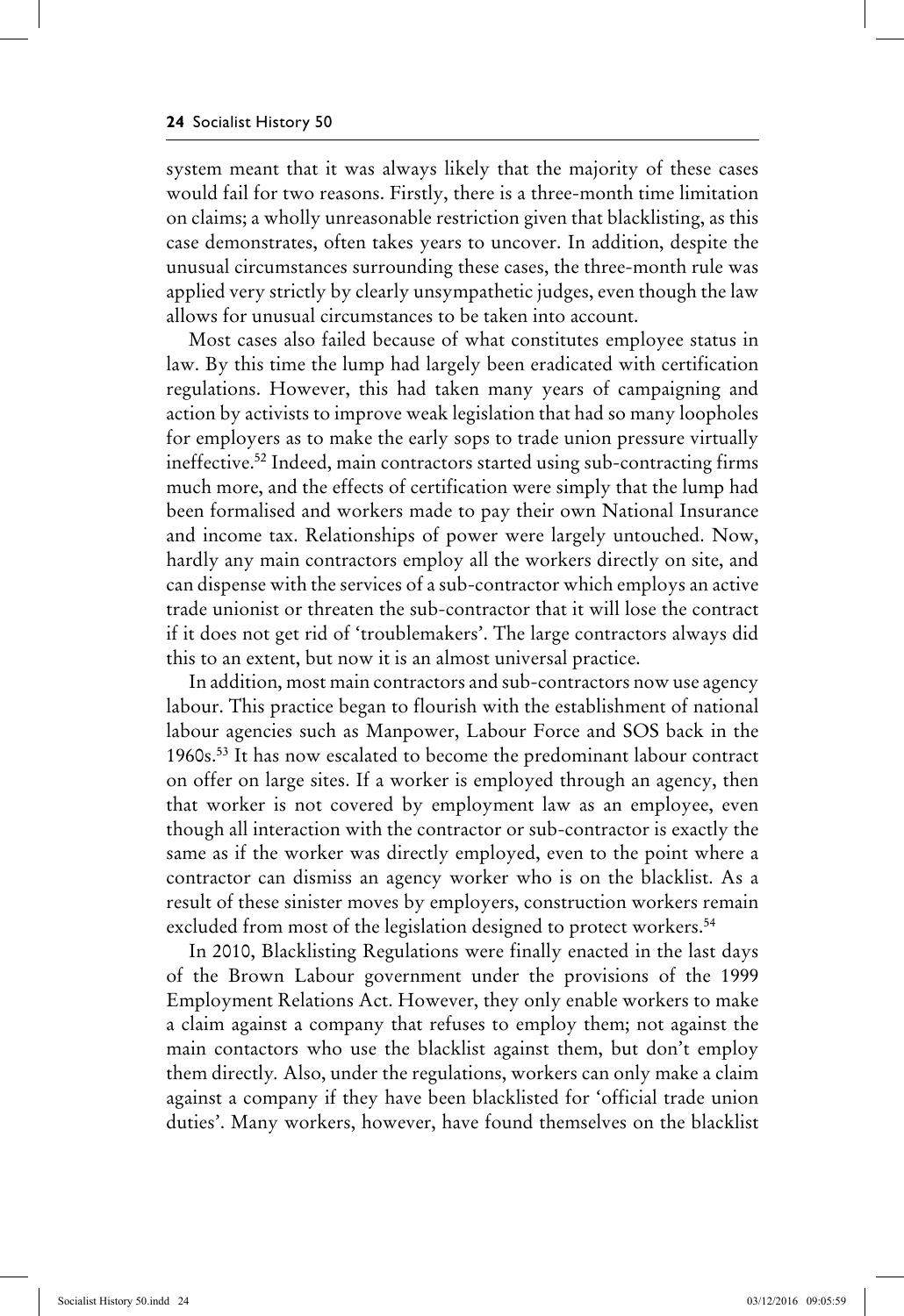for simply being trade union members, supporting the aims of the building trade unions or, indeed, because of their political affiliations. Indeed, the regulations are so full of loopholes they are virtually useless.<sup>55</sup>

### **The Scottish Affairs Select Committee, the ICO and the secret state**

Because of blacklisted workers in Scotland making representations, in 2013 the Scottish Affairs Select Committee convened an inquiry into the practice. One of the many things to come out of it was that, despite the raid on the office of TCA and the threat of legal action, blacklisting was still continuing. At the Select Committee representatives for Sir Robert McAlpine, Skanska, Balfour Beatty and BAM were all forced to admit that workers had been blacklisted from the 2012 Olympic site construction. It was also admitted by Pat Swift, Head of Human Resources on the Crossrail project, to be an endemic practice by companies involved in what was then the biggest civil engineering project in Europe.<sup>56</sup>

The Scottish Affairs Select Committee inquiry also revealed that undercover police had been co-operating with the employers and TCA to identify potential 'troublemakers'. As a consequence, in 2013 an Independent Police Complaints Commission (IPCC) report found that the police had been systematically providing names and personal details of active trade union building workers to TCA. The IPCC report concluded that 'it is likely that all Special Branches were involved in providing information about potential employees [to TCA]'.57

In particular, the police colluded in blacklisting through the National Extremism Tactical Co-ordination Unit (NETCU) which is now subsumed into the Metropolitan Police. Gordon Mills, Head of Police Liaison at NETCU, gave a PowerPoint presentation to construction employers in 2008 in the Bar Hotel in Oxfordshire on how to blacklist workers.58 It was also revealed by the IPCC report that Mark Jenner, an undercover police officer from the Special Demonstration Squad (SDS), now subsumed into the Metropolitan Police as well, infiltrated trade unions, in particular UCATT, under the pseudonym Mark Cassidy. Peter Francis, an undercover officer himself, actually blew the whistle on such activities by the SDS.<sup>59</sup>

The IPCC report also concluded that it was probable that the secret services were involved as well. Indeed, like the Industrial Section within Special Branch, the entire raison d'être of the F2 branch of MI5 was to spy on trade unions and share the information with major employers.<sup>60</sup> In addition, the Foreign and Commonwealth Office's 'Information and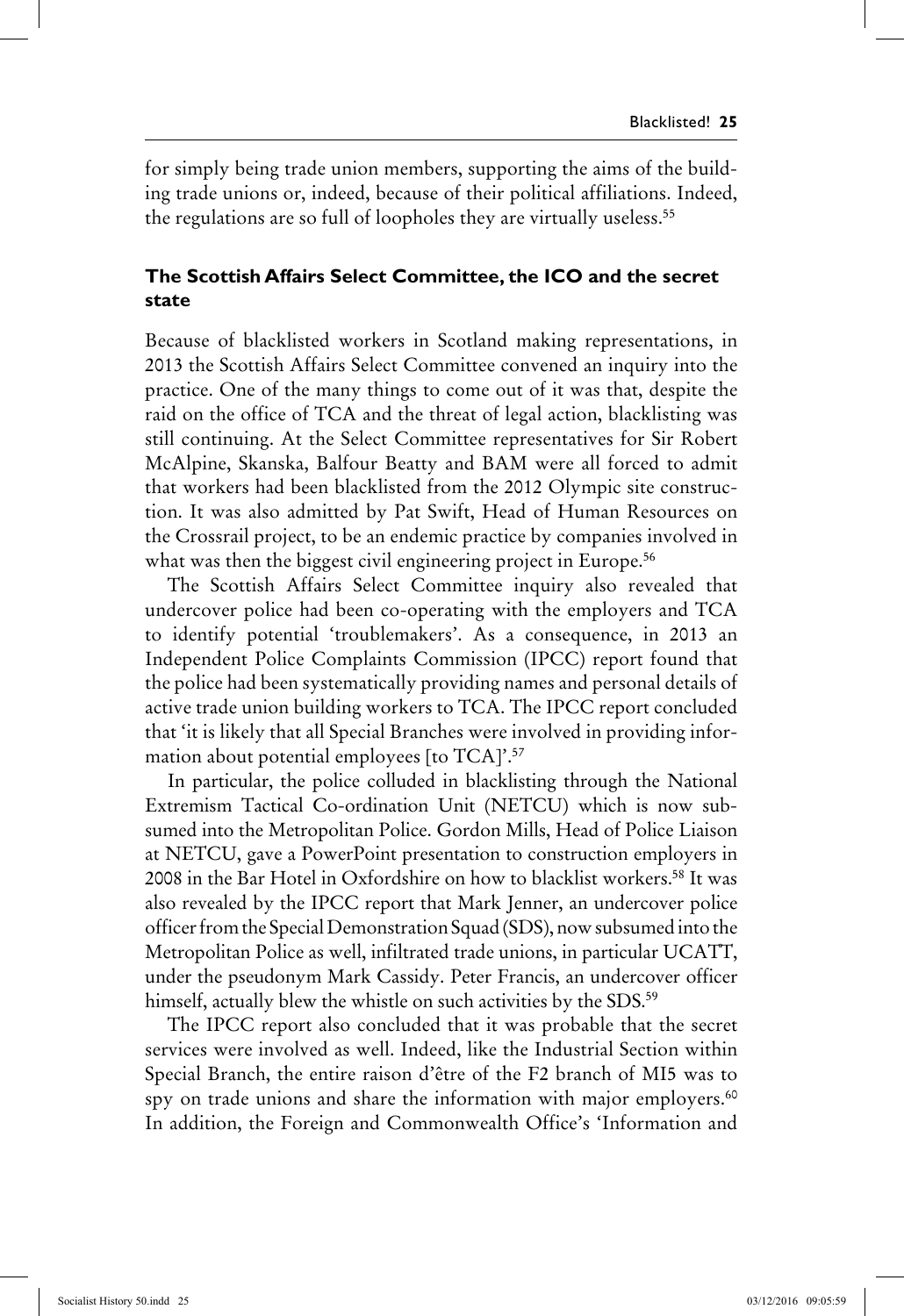Research Department' (IRD), which had been involved in the case against the Shrewsbury pickets, had a hand in the conspiracy against building workers. The acronym IRD appeared on numerous files held by TCA. A request by Smith and Chamberlain for an IRD construction industry report was refused on the grounds of 'national security'.61

The BSG also criticised the ICO for recommending in the letter that accompanied the file to blacklisted workers that they contact the employers who were setting up 'The Construction Workers' Compensation Scheme' (CWCS). This scheme has been dismissed by both the trade unions and the BSG as a totally inadequate stunt designed to merely distract attention away from their criminality, to keep the case out of court and to placate the Scottish Affairs Select Committee and concerned MPs. Steve Murphy, the General Secretary of UCATT said 'The ICO's advice is like telling someone who is in debt to visit a loan shark'.<sup>62</sup>

#### **The Group Litigation Order: compensation but not 'justice'?**

Because of the inadequacies of the Tribunal system, more than eighty blacklisted workers contacted their unions to seek representation in a High Court action. They were told that their unions would not support a High Court claim. In July 2012 legal representatives Guney, Clark and Ryan (GCR) were then contacted by members of the BSG. They agreed to represent the workers on a conditional fee arrangement ('no win, no fee') basis to bring multiple claims in the High Court against Sir Robert McAlpine for offences including defamation, breaches of the 1998 Data Protection Act, conspiracy and misuse of private information. They were then joined by solicitors acting on behalf of the trade unions UCATT, Unite and the GMB.

In July 2014 the judge hearing the cases agreed that construction companies involved in blacklisting had a case to answer and that hundreds of separate cases made by victims of blacklisting should be heard together under a Group Litigation Order (GLO). The cases were managed by a Steering Committee comprising solicitors acting for the unions UCATT, Unite, and the GMB, and Guney, Clark and Ryan for the BSG, against a consortium of eight of the UK's largest construction companies, known as the 'McFarlane Defendants'.

Case management hearings proceeded to take two years, with the employers' lawyers using every delaying tactic imaginable. The defendants' legal team initially denied that anything untoward had happened. When confronted with the evidence they then claimed that it was merely a 'vetting scheme' to advise employers on the best workers available.<sup>63</sup>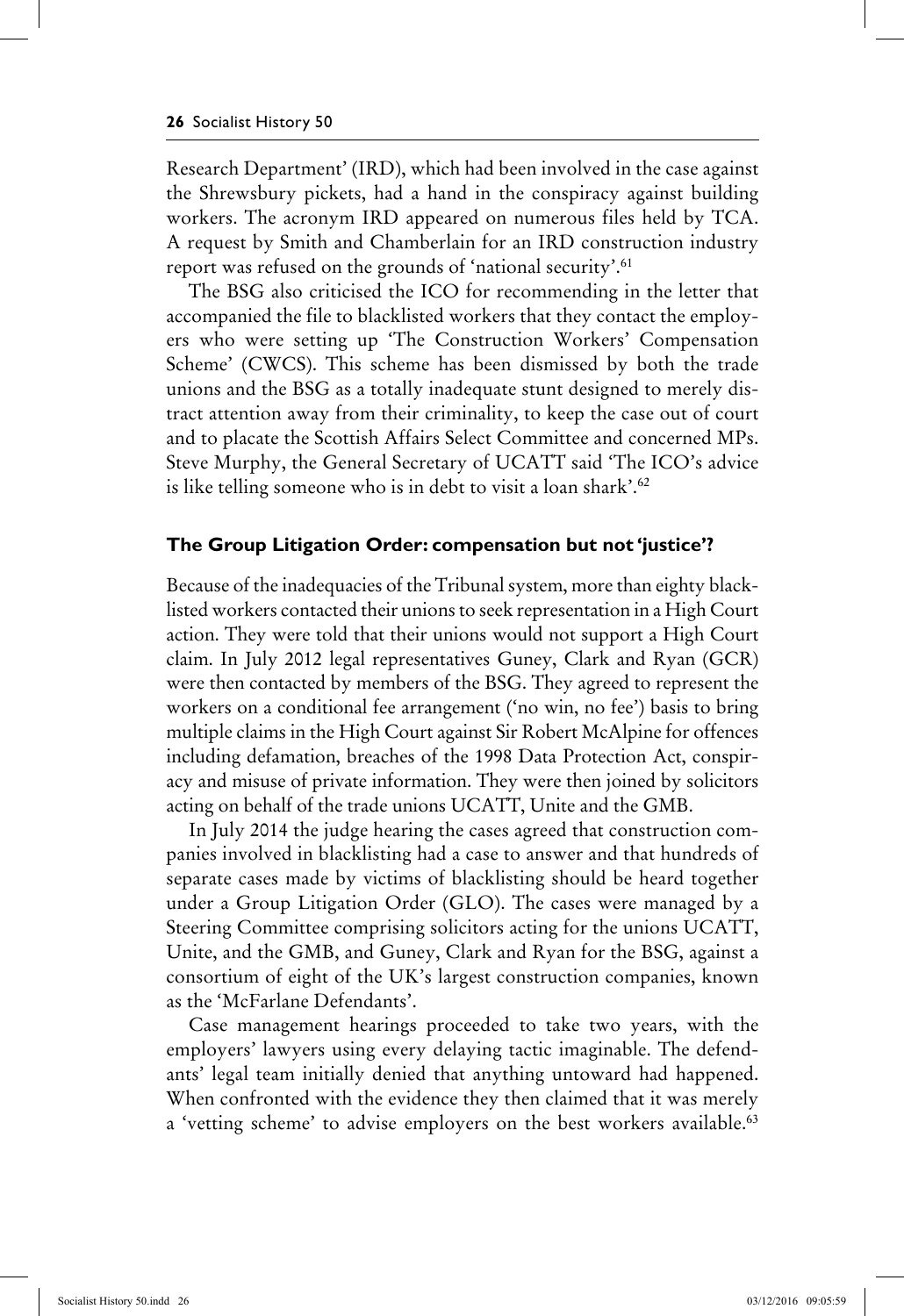In a cynical public relations exercise the criminals then set up the pitiful 'compensation scheme' mentioned earlier that even they admitted would have resulted in most blacklisted workers receiving £1,000 (later increased to £4,000). They even tried to dupe MPs into falsely believing that this had been agreed with the trade unions. They also prevaricated from hearing to hearing when ordered to supply the court with documents.

Finally, the full trial was set to run for ten weeks from 16 May 2016; more than *seven* years after the conspiracy was 'discovered'. As is the case in many legal actions, as the date set for the full trial approached the employers, desperate to avoid having to appear in court to justify their actions, started to increase their offers from the miserable amount of £4,000 that they had offered most workers under their discreditable 'compensation scheme'. With less than a month to go before the full trial, a settlement was reached between the construction workers, Unite, GMB, UCATT, the BSG and their legal teams with construction firms. Sevenhundred seventy-one blacklisted workers shared an estimated £50 million in compensation, most getting between £25,000 and £200,000. It was also estimated that, including legal costs, it cost the employers £250 million.<sup>64</sup>

#### **Conclusions**

The final act of the group litigation case was a public 'apology' given by legal representatives for the employers in the High Court on 11 May 2016. Although the construction companies said that they were sorry 'for the distress and anxiety caused to workers and their families' they still couldn't bring themselves to use the word 'blacklisting'. The 'apology' also contained the words 'that the litigants agree that this is the end of the matter'. The BSG disassociated itself from the 'apology'.65

Blacklisted workers were elated that the wrong against them had finally been recognised with the multi-million pound settlements. However, many of them expressed frustration that the case had not gone to full trial where the contemptible captains of the construction industry would have been crossexamined about their cowardly behaviour. In addition, this matter is far from over. There is the more immediate question of pressing for criminal charges to be brought against the perpetrators of this conspiracy that would see the directors of these companies in the dock for attempting to pervert the course of justice. Indeed, based on evidence arising from High Court orders of the deletion of email accounts, the destruction of computer hard drives and the shredding of documents by companies, the BSG confirmed that it intended to make a formal submission to the Metropolitan Police to investigate.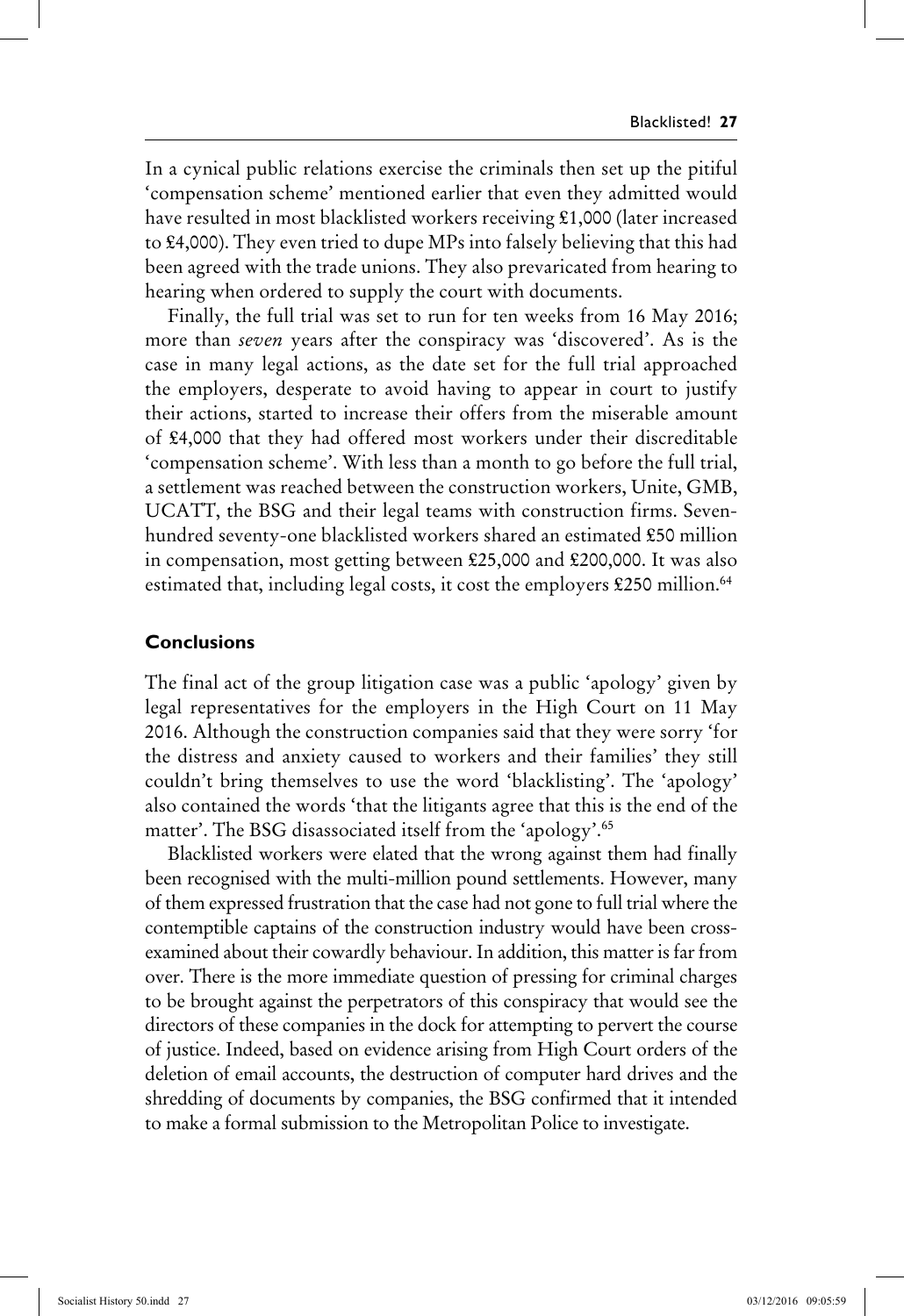The BSG are also demanding a watertight agreement with employers to ensure that blacklisting is ended. Four years after the raid on TCA the ICO admitted possessing evidence of a second blacklist. This followed the revelation in 2012 that the City of London Police passed information to construction companies about protests by rank-and-file electricians.<sup>66</sup> The employers have merely agreed 'to issue guidance to site managers' to ensure that trade union members receive no less favourable treatment for job applications. Given their track record, workers are understandably sceptical about such a promise. Indeed, the technology of blacklisting is now moving offshore using wiki models in which the conspiracy can become more dispersed and, crucially, less actionable.

The role of the police and secret services in this conspiracy also still needs to be uncovered and guilty parties dealt with. In this respect, the BSG has been given 'core participant status' in the ongoing Pitchford Inquiry into police surveillance.<sup>67</sup> Despite this, it now seems that the BSG itself is under surveillance by undercover units at the Metropolitan Police.<sup>68</sup>

In addition, new and effective legislation to make blacklisting a criminal offence with very punitive sanctions is needed, but this would require the election of a Labour government committed to workers' rights. More immediately, plans are being drawn up by the Labour leadership to advise all Labour-controlled local authorities on incorporating 'no blacklisting' clauses into contracts for construction projects offered to private contractors. Over 100 local authorities and public bodies such as the Scottish government and the Northern Ireland and Welsh Assemblies have already banned blacklisting firms from public sector work, thereby turning the tables by blacklisting the blacklisters.69 Labour also plans to ban blacklisting companies from all public contracts if it comes to power as well as holding a 'transparent and public' inquiry into all aspects of the practice.70 However, as this case demonstrates, without active mass action on employment rights a Labour government committed to ending this iniquitous practice will not get elected, nor will its eradication be able to be sustained in the long run.

Indeed, this struggle should not be seen as either a closed chapter or unique in the history of industrial relations in Britain. It is an episode in the constant and necessary class struggle that is a feature of all capitalist societies. The victimisation of trade unionists as part of this class struggle has taken many forms over the last 200 years; from the Combination Acts of the early nineteenth century which made combination between workers illegal to the penal transportation of farm labourers from the Dorset village of Tolpuddle to Australia for common law conspiracy in 1834 through to the use of 'character notes' and 'the document' in the late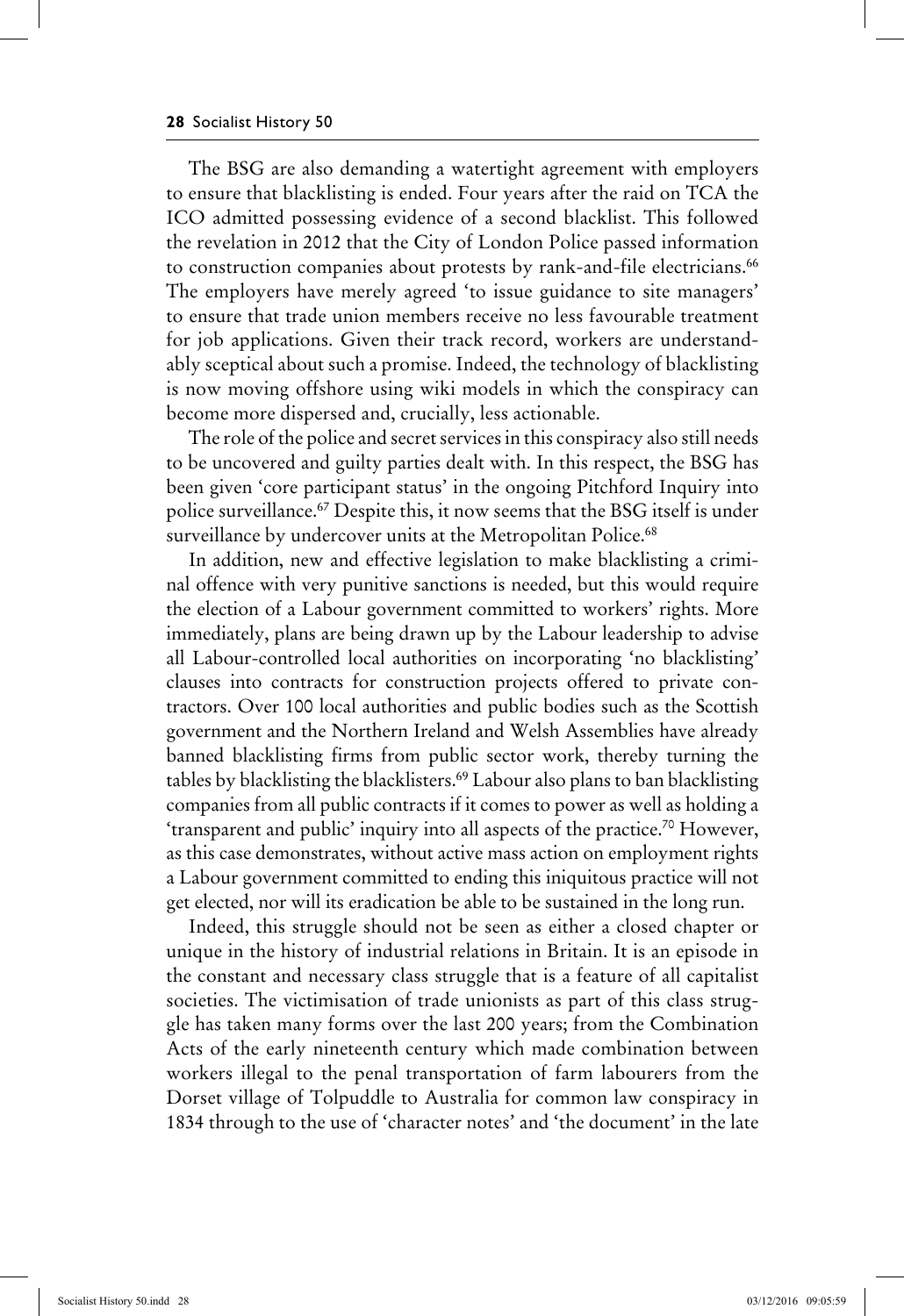nineteenth and early twentieth centuries through to the blacklisting that has taken place over the last fifty years. The struggle for justice by trade unionists will necessarily continue as long as the capitalist system exists.

### **Notes**

- 1. See Article 1 of the International Labour Organisation's 1949 Right to Organise and Collective Bargaining Convention (No. 98) as revised in the 1978 Labour Relations (Public Service) Convention (No. 151) which says that workers in the public sector '… shall enjoy adequate protection against acts of anti-union discrimination in respect of their employment'. This is backed up by Articles 5 and 6 of the 1961 European Social Charter as well as its revised version in 1996 with regard to all workers, whether in the public or private spheres. Article 11 of the 1953 European Convention on Human Rights guarantees freedom of association and the right to form trade unions free from discrimination whilst Article 8 of the 1966 United Nations International Covenant on Economic, Social and Cultural Rights guarantees the right to form or join a trade union and the right to strike. In addition, the Charter of Fundamental Rights of the European Union (2000) protects freedom of association (Article 12), the right to collective bargaining (Article 28) and, significantly for this article, protection of personal data (Article 8).
- 2. On the 'union wage premium' see John Forth and Neil Millward, *The Determinants of Pay Levels and Fringe Benefit Provision in Britain*, London 2000, and Andrew Hildreth 'Union wage differentials for covered members and non-members in Great Britain', *Journal of Labor Research* 21 (1) (2000), pp133-147.
- 3. For an explanation of the causes of the 'tramping' system in the nineteenth century see Christopher Powell, *The British Building Industry Since 1800: An Economic History*, Abingdon 2013, pp38-39. For evidence of the upsurge in hiring labour on a temporary job-by-job basis in the 1960s see Terry Austrin, 'The "lump" in the UK construction industry' in Theo Nichols (ed.), *Capital and Labour: A Marxist primer*, London 1980, pp302-315.
- 4. The National Working Rule Agreement(NWRA), The National Agreement for the Engineering Industry (NAECI) and the Joint Industry Board (JIB) are the three main collective agreements.
- 5. See Terry Austrin, 'Industrial Relations in the Construction Industry', PhD thesis, University of Bristol, UK, 1978 and Leslie Wood, *A Union to Build: The story of UCATT,* London 1979.
- 6. Wood, *A Union to Build*, pp59-69. Also see Charlie McGuire et al., 'Battles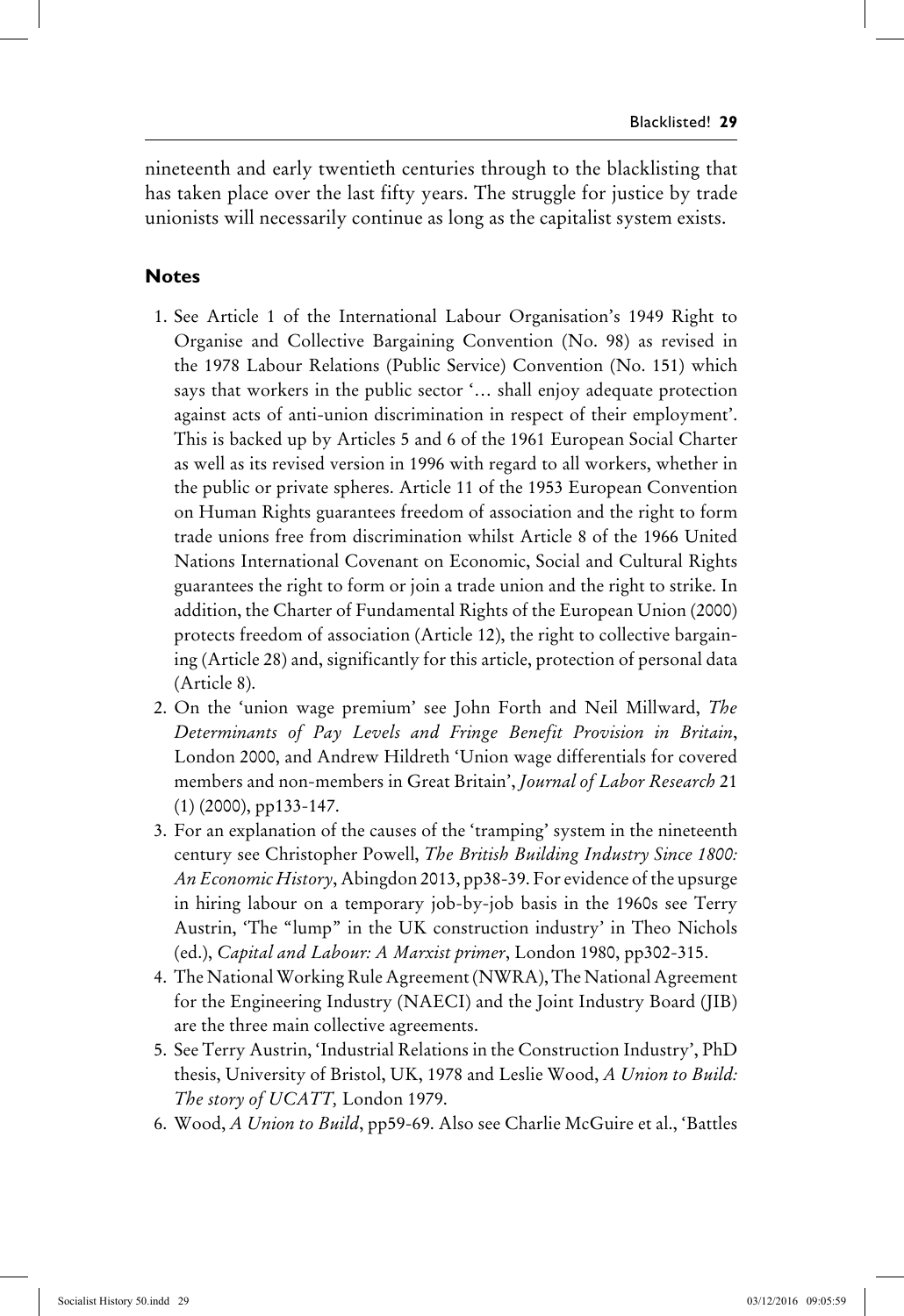on the Barbican: the struggle for trade unionism in the British building industry, 1965-67', *History Workshop Journal* 75(1) (2013), p36.

- 7. HMSO, *In Place of Strife: a Policy for Industrial Relations*, Cmnd. 3888 (1969), p39.
- 8. See Richard Norton-Taylor and Mark Hollingsworth, *Blacklist: the inside story of political vetting*, London 1988, and Mark Hughes, *Spies at Work*, London 2012.
- 9. Hughes, *Spies at Work*.
- 10. Norton-Taylor and Hollingsworth, *Blacklist,* Hughes, *Spies at Work*; Arthur McIvor, 'A crusade for capitalism: the Economic League, 1919- 1939', *Journal of Contemporary History*, 23 (1988), pp631-655 and Phil Chamberlain, 'The construction industry blacklist: how the Economic League lived on', *Lobster*, 58, Winter (2009/10).
- 11. The Economic League continued to deny that they held a blacklist of workers until the publication of Labour Research, *A subversive guide to the Economic League*, 1969.
- 12. Norton-Taylor and Hollingsworth, *Blacklist.*
- 13. Wood, *A Union to Build*, pp66-67, Austrin, 'The "lump" in the UK construction industry' and McGuire et al. 'Battles on the Barbican', p35.
- 14. Max Gagg, 'The subby bricklayer' in R. Fraser (ed.), *Work*, Volume II, London 1969, p113.
- 15. E.H. Phelps Brown, *Report of the Committee of Inquiry under Professor E.H. Phelps Brown into Certain Matters Concerning Labour in Building and Civil Engineering,* Cmnd. 3714, London 1968, p15.
- 16. Dave Lamb, *The Lump: an heretical analysis*, London 1974; UCATT, *Smash the Lump*, London 1977 and Wood, *A Union to Build*.
- 17. Robert Tressell, *The Ragged Trousered Philanthropists*, St Albans 1965. See McGuire et al.. 'Battles on the Barbican', p35 on the 1963 national building strike.
- 18. 'The Document' was a declaration workers were required to sign to say that they would never take industrial action of any description. See Christine Wall et al., *Building the Barbican 1962-1982: taking the industry out of the dark ages*, University of Westminster 2012, p25.
- 19. See McGuire et al., 'Battles on the Barbican', p40.
- 20. *Ministry of Labour Report into Trade Disputes at the Barbican and Horseferry Road Construction Sites in London* (Cameron Report), Cmnd. 3396, London 1967.
- 21. Wall et al. *Building the Barbican 1962-82*, p39.
- 22. See Wall et al., *Building the Barbican*, p41 for a summary of the findings of the Cameron Report. For media vilification of the strike leaders see John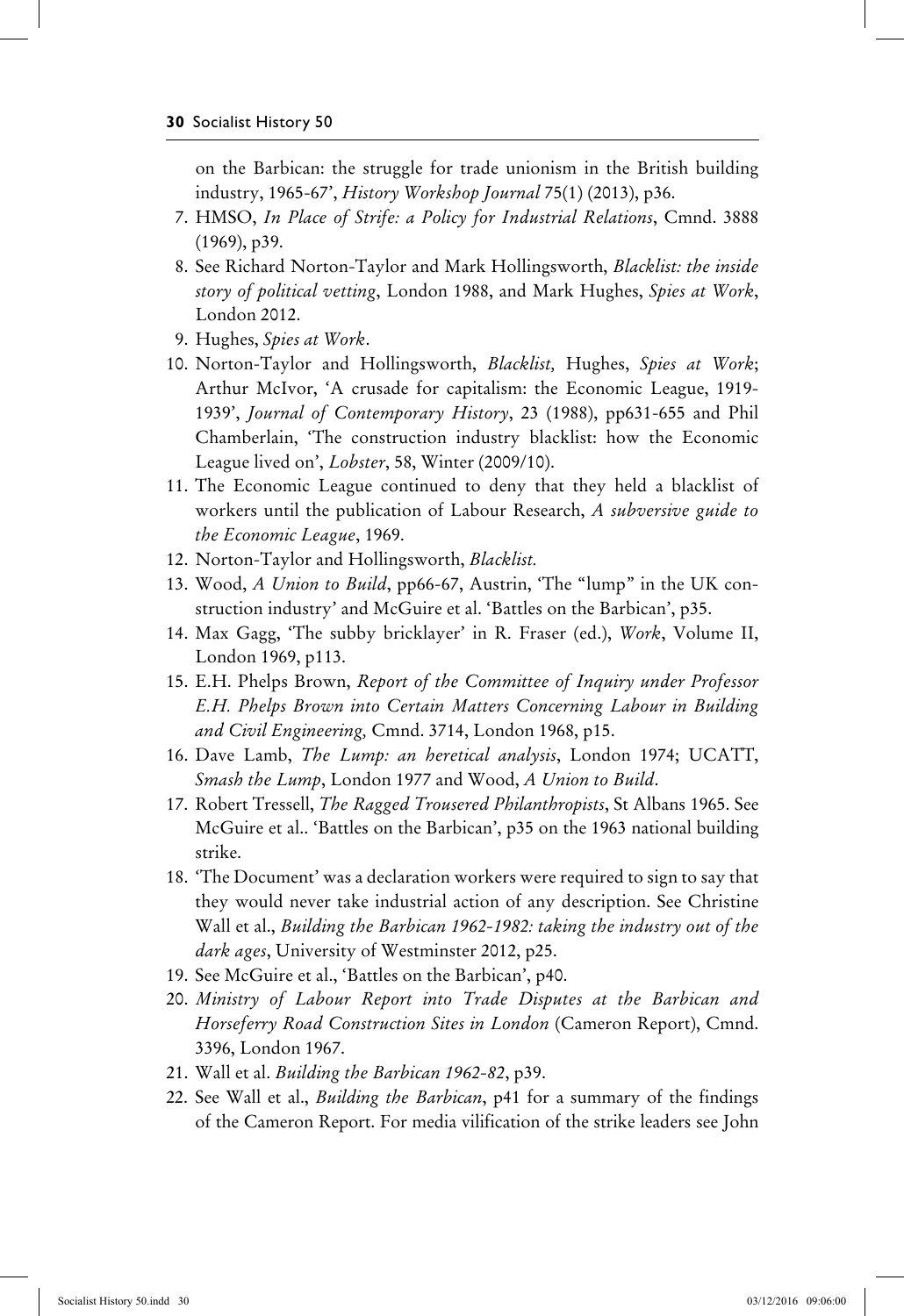Tilley, 'This Smiling Man … Who Halts the Building of a Village Within a City', *Daily Mail*, 22 February 1967. Wall et al., *Building the Barbican*, p37, report that *The London Evening News* also ran a series of articles blaming the strike on a small group of communist agitators who had 'infiltrated' the sites.

- 23. Wall et al., *Building the Barbican*, p41, and McGuire et al., 'Battles on the Barbican', p47.
- 24. Wall et al., *Building the Barbican*, p44.
- 25. Ibid., pp45-48.
- 26. Austrin, 'The "lump" in the UK construction industry', and Wood, *A Union to Build*.
- 27. Austrin, 'The "lump" in the UK construction industry', p303.
- 28. Peter Lazenby and Conrad Landin, 'Just the tip of the iceberg', *Morning Star*, 12 December 2015, and Daniel Boffey, 'Revealed: how Ted Heath used TV film to wage bitter battle with striking builders', *The Guardian*, 6 December 2013 both reported on this conspiracy. For a fuller outline of events see Wood, *A Union to Build*, pp29-34.
- 29. Alwyn Turner, *Crisis? What Crisis? Britain in the 1970s*, London 2009, p77.
- 30. Dave Smith and Phil Chamberlain, *Blacklisted: the secret war between big business and union activists*, Oxford 2015, pp55-56.
- 31. Ricky Tomlinson, *Ricky*, New York, Time Warner 2004.
- 32. Dave Smith and Phil Chamberlain, *Blacklisted*, p56.
- 33. Lazenby and Landin, 'Just the tip of the iceberg', and Boffey, 'Revealed'.
- 34. Boffey, 'Revealed'.
- 35. Tomlinson, *Ricky.*
- 36. Lazenby and Landin 'Just the tip of the iceberg'. In his evidence to Parliament Shadow Home Secretary Andy Burnham also described the events at Shrewsbury Crown Court as 'a politically orchestrated show trial'.
- 37. See Luke James, 'Spies Rigged Shrewsbury Pickets Trial', *Morning Star*, 10 December 2015.
- 38. Tomlinson, *Ricky*.
- 39. Smith and Chamberlain, *Blacklisted*, p60.
- 40. Norton-Taylor and Hollingsworth, *Blacklist* and Chamberlain, 'The construction industry blacklist'.
- 41. Hughes, *Spies at Work*.
- 42. Chamberlain, 'The construction industry blacklist'. The chairman of the organisation for the first three years was Callum McAlpine, director of Sir Robert McAlpine.
- 43. Smith and Chamberlain, *Blacklisted*, p33.
- 44. Chamberlain, 'The construction industry blacklist', p50.